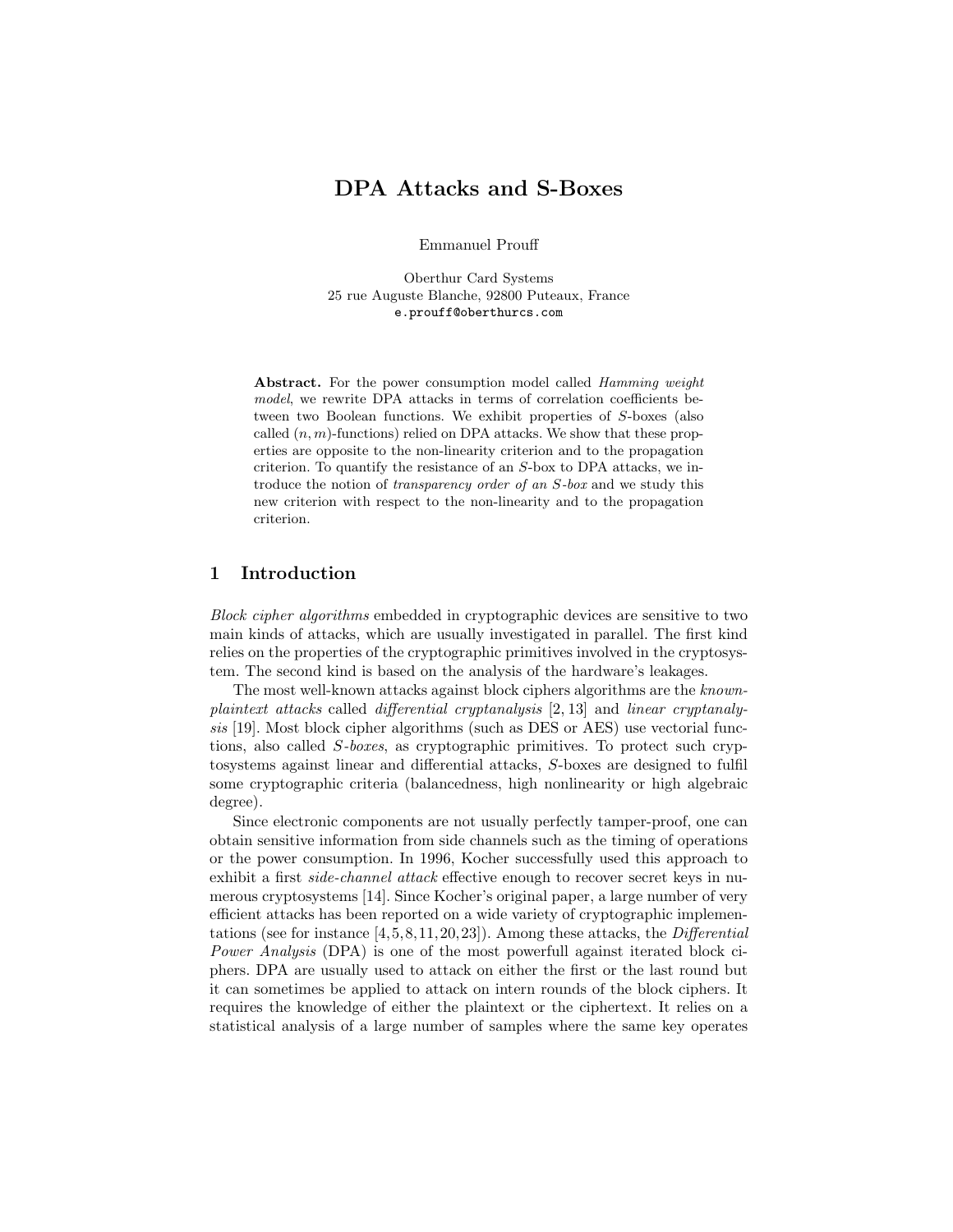on different data. For this strategy of attacks, S-boxes involved in the cryptosystems are usually considered by cryptanalysts and also by cryptographers as oracles providing the output corresponding to a given data. So, to withstand DPA attacks, countermeasures are added at the implementation level to make the signals needed for these attacks useless.

The efficiency of DPA attacks is much greater than the efficiency of differential or linear cryptanalysis <sup>1</sup>. Moreover, in the area of embedded cryptography, because of the life expectancy of the device, known-plaintext attacks requiring a large number of pairs plaintext/ciphertext or requiring a large number of encryptions are unpracticable. The difference between the efficiencies of the two categories of attacks is not taken into account to design block ciphers for smart cards. Indeed, nearly all the algorithms embedded in smart cards have been designed to resist at high level to linear, differential and high-order differential attacks, whereas nothing has been done to make them inherently resistant to DPA attacks. Countermeasures against DPA attacks are generally added to the algorithms when implemented on devices. Following this addition, the performances and the code sizes of the resulting embedded algorithms are approximately multiplied by two. This increase is damaging in the area of embedded cryptography where the computation power and the memory capability are limited. The design of DPA-resistant algorithms would make the addition of countermeasures innecessary. Such a design could be done by selecting pertinent S-boxes.

For a very particular power consumption model, Guilley et al. studied in [9] the *single-bit* DPA attack in terms of *correlation coefficients* between two Boolean signals, the first one depending on linear combinations of output-bits of S-boxes and the second one depending on consumption. The authors pointed out that the better shielded against linear cryptanalysis an S-box is, the more vulnerable it is to side-channel attacks such as DPA. In this paper, we extend the study of Guilley *et al.* for *multi-bit* DPA attacks and for the power consumption model called Hamming weight model. We exhibit the properties of S-boxes related to DPA attacks. We argue that these new properties and the classical cryptographic criteria (such as the high non-linearity or the satisfaction of propagation criteria at high level) cannot be satisfied simultaneously. Since a highly non-linear S-box cannot withstand DPA attacks in an optimal way, we point out that a trade-off between the classical cryptographic criteria and resistance to DPA attacks has to be found. We introduce a new cryptographic criteria, that we call *transparency* order of an S-box, to quantify the resistance of an S-box to DPA attacks. We exhibit lower and upper bounds on it and we study their tightness. We prove in particular that bent functions (and more generally functions satisfying  $PC(l)$  for a high level l) cannot by definition resist DPA attacks. To ensure the resistance of an algorithm to these attacks, we argue that the new criterion must be satisfied at a certain level and that this level depends on the amount of noise inside the

 $1$  For example, a DPA of a software DES without any countermeasure requires between 50 and 200 plaintext/ciphertext pairs, whereas the best non-side-channel attack against DES requires under 64 terabytes of plaintexts and ciphertexts encrypted under a single key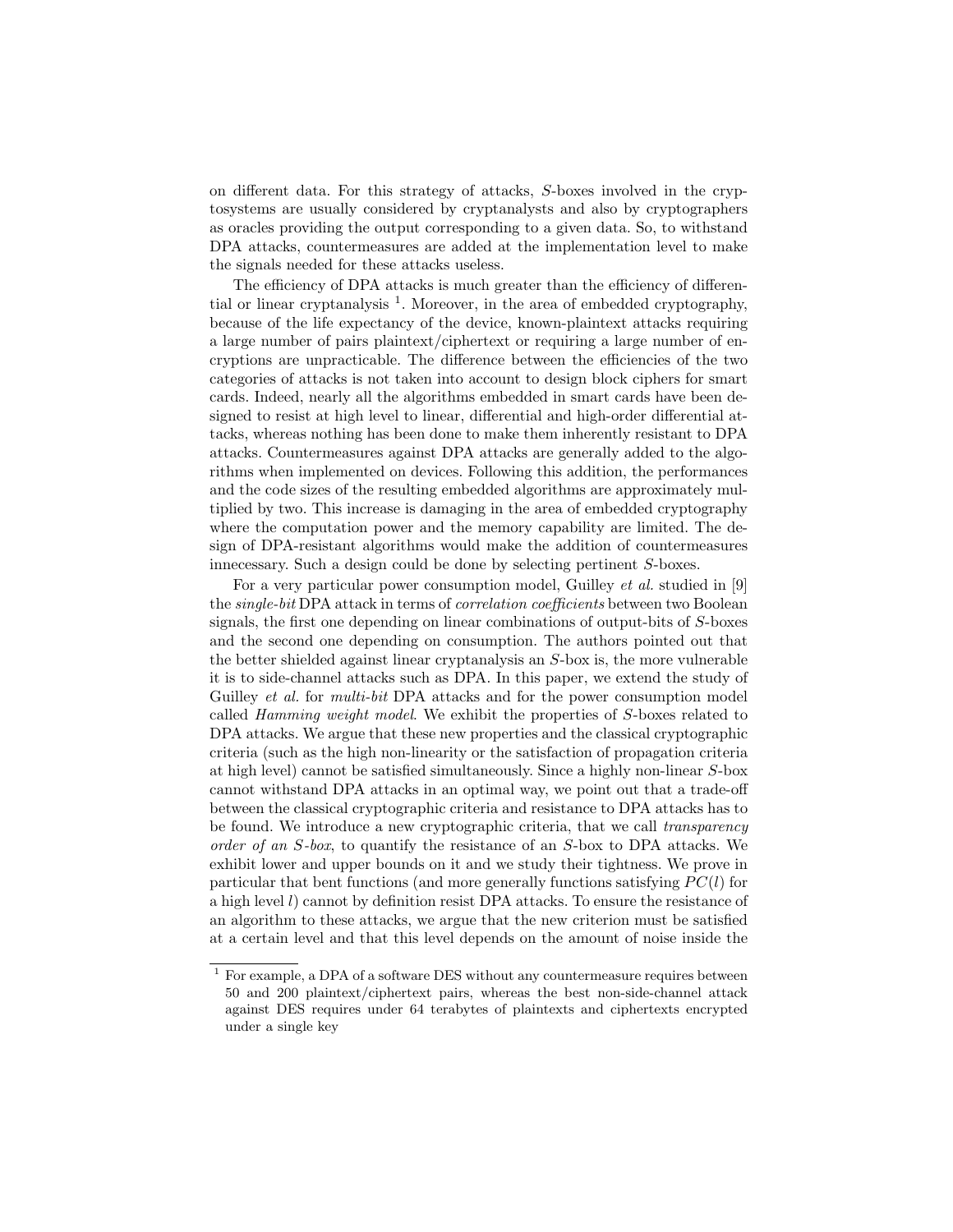device and/or the number of encryptions that a cryptanalyst can do with the same key.

This paper is organized as follows. In Sect. 2, we recall the basic facts about the main cryptographic properties of S-boxes. In Sect. 3, we give the formal definition of an iterated block cipher and we recall the theory behind DPA attacks. To establish the relationship between these attacks and the cryptographic properties of S-boxes, we rewrite in Sect. 4 the DPA attacks in terms of correlation coefficients. After arguing that the efficiency of (single-bit or multi-bit) DPA attacks relies on the behavior of the so-called *differential trace*, we analyze it in Sect. 5. We use this analysis in Sect. 6 to investigate how S-boxes can withstand DPA attacks. In Sect. 7, we introduce and we briefly study the notion of transparency order of a function, whose aim is to quantify the resistance of an S-box to DPA attacks.

# 2 Notation and Preliminaries

In this paper, we distinguish the additions of integers in  $\mathbb{R}$ , denoted by  $+$ , and the additions mod 2, denoted by ⊕. For simplicity and because there will be no ambiguity, we denote by  $+$  the addition of vectors of  $\mathbb{F}_2^n$  (words) with  $n > 1$ .

We call  $(n, m)$ -function any mapping F from  $\mathbb{F}_2^n$  into  $\mathbb{F}_2^m$ . If m equals 1, then the function is called Boolean. If F is an affine  $(n, m)$ -function, then we call direction of F, the linear  $(n, m)$ -function L such that there is a vector  $B \in \mathbb{F}_2^m$ for which  $F(x) = L(x) + B$ ,  $x \in \mathbb{F}_2^n$ .

For every vector  $a \in \mathbb{F}_2^n$ ,  $n \in \mathbb{N}$ , we denote by  $H(a)$  the Hamming weight of a. We denote the all-zero vector (resp. the all-one vector) on  $\mathbb{F}_2^m$ , by  $0_m$  (resp. by  $1_m$ ). The set  $\{x \in \mathbb{F}_2^n / F(x) \neq 0_m\}$  is called *support* of F: it is denoted by Supp F. An  $(n, m)$ -function F is said to be balanced if every element  $y \in \mathbb{F}_2^m$ admits the same number  $2^{n-m}$  of pre-images by F.

To every  $(n, m)$ -function F, we associate the m-tuple  $(f_1, \dots, f_m)$  of Boolean functions on  $\mathbb{F}_2^n$ , called the coordinate functions of F, such that we have  $F(x) =$  $(f_1(x), \dots, f_m(x))$  for every  $x \in \mathbb{F}_2^n$ . The usual scalar product is denoted by ".". We recall that it is defined for every pair of vectors  $a = (a_1, \dots, a_m)$  and  $b = (b_1, \dots, b_m)$  by  $a \cdot b = \bigoplus_{i=0}^{m} a_i b_i$ .

To make the study of the properties of  $F$  easier, we introduce the *sign func*tion of F, that is the function  $(x, v) \mapsto (-1)^{v \cdot F(x)}$  (if F is Boolean, the sign function is the function  $x \mapsto (-1)^{F(x)}$ . For every  $(n, m)$ -function F and for every vector  $v \in \mathbb{F}_2^m$ , we have:

$$
v \cdot F = \frac{1}{2} - \frac{1}{2}(-1)^{v \cdot F} . \tag{1}
$$

The Fourier transform of the sign function of an  $(n, m)$ -function  $F$  (that we call Walsh transform of F) is the function  $W_F$  defined on  $\mathbb{F}_2^n \times \mathbb{F}_2^m$  by the formula:

$$
W_F(u, v) = \sum_{x \in \mathbb{F}_2^n} (-1)^{v \cdot F(x) + u \cdot x}.
$$
 (2)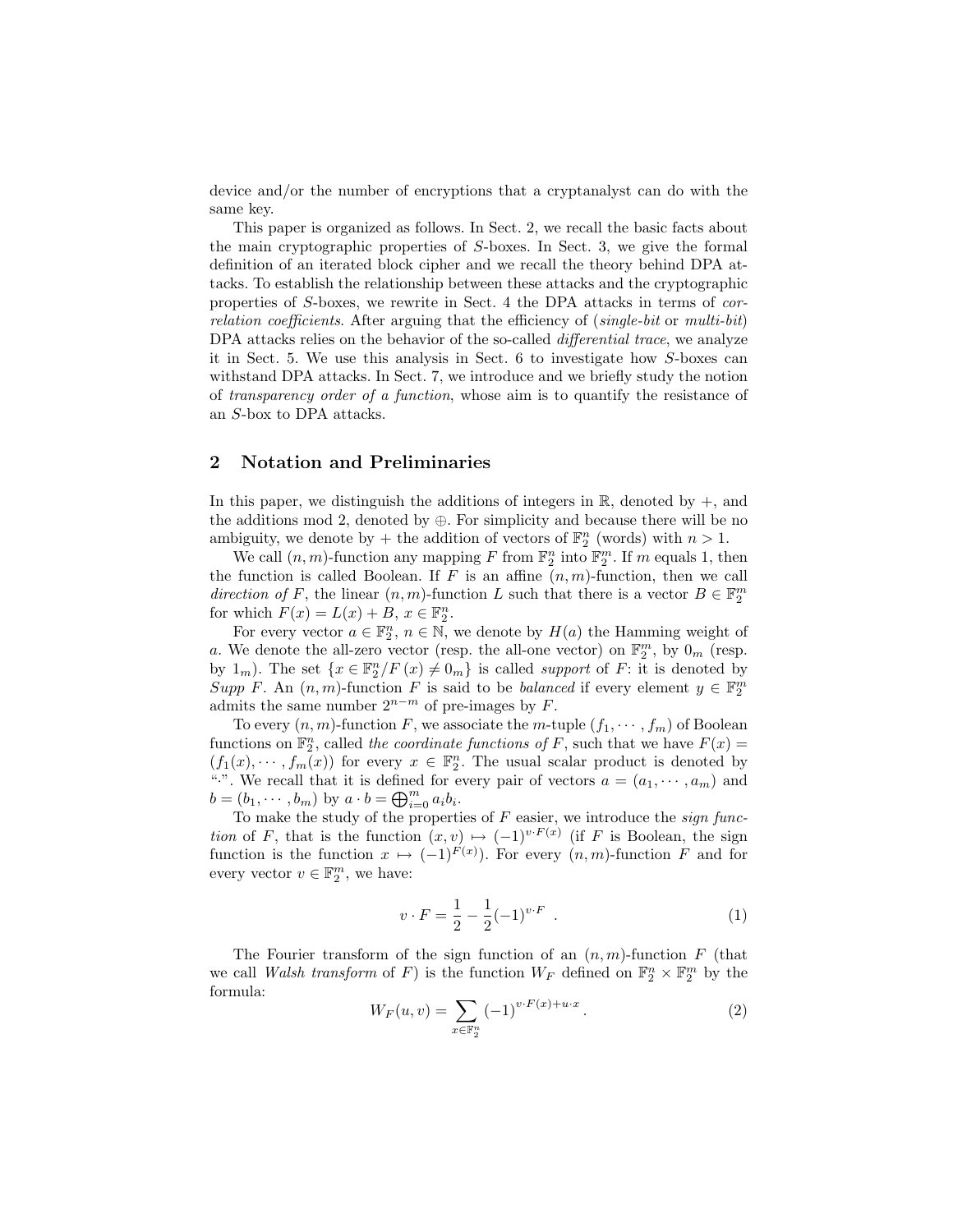As we recall in the following proposition, the balancedness of a function can be characterized through its Walsh transform's coefficients.

**Proposition 1.** A  $(n, m)$ -function F is balanced if and only if  $W_F(0, v)$  equals zero for every vector  $v \in \mathbb{F}_2^{m^*}$ .

Let  $n$  be a positive integer and let  $f$  and  $g$  be two Boolean functions defined on  $\mathbb{F}_2^n$ , the *correlation coefficient* of f and g, denoted by Cor $(f, g)$ , is defined by:

$$
Cor(f, g) = \sum_{x \in \mathbb{F}_2^n} (-1)^{f(x) + g(x)} . \tag{3}
$$

If the output-bits of two Boolean functions are statistically independent, then their correlation coefficient equals zero.

The nonlinearity of a function  $F$  is one of the parameters which quantify the level of confusion brought in the system by the function (another such parameter is the degree). The nonlinearity of a vectorial function  $F$  is defined as the minimum Hamming distance between the nonzero linear combinations of the coordinate functions of  $F$  and the set of all Boolean affine functions (that is functions  $x \mapsto a \cdot x \oplus b, a, b \in \mathbb{F}_2^n$ . Cryptographic functions used in block ciphers must have high nonlinearities to prevent linear attacks (see [19]).

For every  $(n, m)$ -function F, the nonlinearity  $N_F$  and the Walsh transform  $W_F$  satisfy the relation  $N_F = 2^{n-1} - \frac{1}{2} \max_{u \in \mathbb{F}_2^n, v \in \mathbb{F}_2^{m*}} |W_F(u, v)|$ . The nonlinearity  $N_F$  of every  $(n, m)$ -function F is upper bounded by  $2^{n-1} - 2^{n/2-1}$ . If n is even and  $m \leq \frac{n}{2}$ , then this bound is tight. The functions achieving it are called bent.

Another useful tool for quantifying the cryptographic resistance of functions is the notion of *derivative*. The derivative of F with respect to a vector  $a \in \mathbb{F}_2^n$ is the  $(n, m)$ -function  $D_a F : x \mapsto F(x) + F(x + a)$ . The notion of derivative is related to differential and higher-order differential attacks [2, 13, 17]. A vector  $a \in \mathbb{F}_2^n$  such that  $D_a F$  is a constant function is called *linear structure* of F. The space  $\{a \in \mathbb{F}_2^n$ ;  $D_a F = \text{cst}\}$  is called *linear space* of F and it is denoted by  $\varepsilon_F$ . As argued by Evertse in [7], the linear spaces of functions used as cryptographic primitives in iterated block ciphers have be reduced to the null vector in order to protect the systems against differential attacks.

Remark 1. Notice that for every  $(n, m)$ -function F and for every pair  $(a, v) \in$  $\mathbb{F}_2^n \times \mathbb{F}_2^m$ , the correlation coefficient between Boolean functions  $x \mapsto v \cdot F(x)$  and  $x \mapsto v \cdot F(x + a)$  equals  $W_{D_a F}(0, v)$ .

The Strict Avalanche Criterion (SAC) was introduced by Webster and Tavares in [30] and this concept was generalized into the *Propagation Criterion*  $(PC)$  by Preneel [28]. These properties describe the behavior of a function whenever some input coordinates are complemented. They must be satisfied at high levels, in particular by functions involved in block ciphers. A function F satisfies  $PC(l)$ if the function  $D_aF$  is balanced for every vector a of weight at most l. In [29], Rothaus showed that a function is bent if and only if it satisfies  $PC(n)$ .

In the next section, our aim is to highlight the role that  $(n, m)$ -functions play in DPA attacks on block ciphers.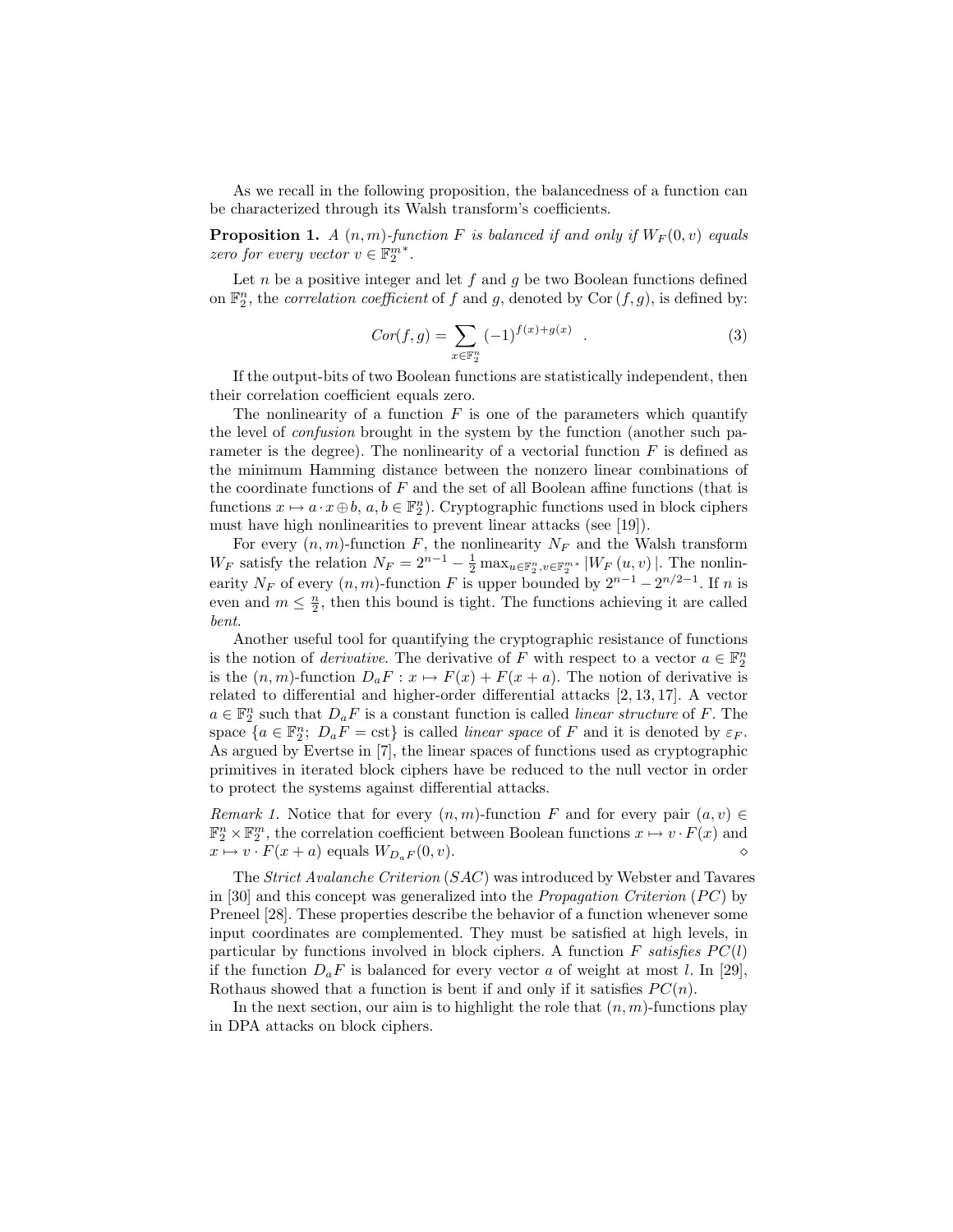# 3 DPA Attacks on Iterated Block Ciphers

#### 3.1 Introduction to Iterated Block Ciphers

To define an iterated block cipher in a formal way, we usually consider a family  $(F_K)_{K \in \mathcal{K}}$  of  $(n, n)$ -functions indexed by a value  $K \in \mathcal{K}$ , where K is called the round key space. The encryption function of the iterated block cipher with block size n, with R rounds and with round functions  $F_K$  is defined by:

$$
X^{(i)} = F_{K_i} \left( X^{(i-1)} \right) \text{ for } 1 \le i \le R,
$$
\n
$$
(4)
$$

where  $X^{(0)}$  is the plaintext and  $X^{(R)}$  is the ciphertext.

The vector  $(K_1, \ldots, K_R)$  is called the key and its coordinates are the round keys.

As recalled in Sect. 2, balancedness is a fundamental property which has to be satisfied by every designed round function  $F_K$ ,  $K \in \mathcal{K}$ . A classical way to define the balanced functions  $F_K$  is to design or select the coordinates functions of each  $F_K$  being pairwisely independent. We assume in this paper that the coordinate functions of every round function  $F_K$  are pairwisely independent.

#### 3.2 Introduction to Differential Power Analysis

Differential Power Analysis uses the fact that computers and microchips leak information about the operations they process. Specific methods for analyzing the power consumption measurements to find secret keys from tamper-resistant devices have been studied in [3, 15, 23]. In what follows, we use notations introduced in [15]. Moreover, we assume that the set  $K$  equals  $\mathbb{F}_2^r$ , where r is a positive integer.

Let  $(F_K)_{K \in \mathbb{F}_2^r}$  be a family of  $(n, n)$ -functions used as round functions in an iterated block cipher embedded in a smart card, the power consumption of the smart card after one round of the encryption of a message  $X \in \mathbb{F}_2^n$  using a round key  $\dot{K} \in \mathbb{F}_2^r$  is usually (cf. [3, 15]) denoted by  $C_{\dot{K}}(X)$ . Function  $C_{\dot{K}}$  is called power consumption function related to  $\tilde{K}$  or power consumption function if there is no ambiguity on  $\ddot{K}$ .

To describe the DPA attacks, one usually introduces a Boolean function D called *selection function* and defined for every 3-tuple  $(X, K, j) \in \mathbb{F}_2^n \times \mathbb{F}_2^r \times$  $\{1, \dots, n\}$  as the value of the  $j^{th}$  bit of  $F_K(X)$ .

A DPA attack is done by computing a so-called differential trace whose values are related to the selection function and to the power consumption function. In what follows, we recall the definition of the differential trace.

**Definition 1.** [15] Let  $(F_K)_{K \in \mathbb{F}_2^r}$  be a family of permutations on  $\mathbb{F}_2^n$  and let D be a selection function related to this family. Let  $(X_i)_{i\leq N}$  be a family of N distinct vectors of  $\mathbb{F}_2^n$  (randomly chosen if  $N < 2^n$ ). Then, for every pair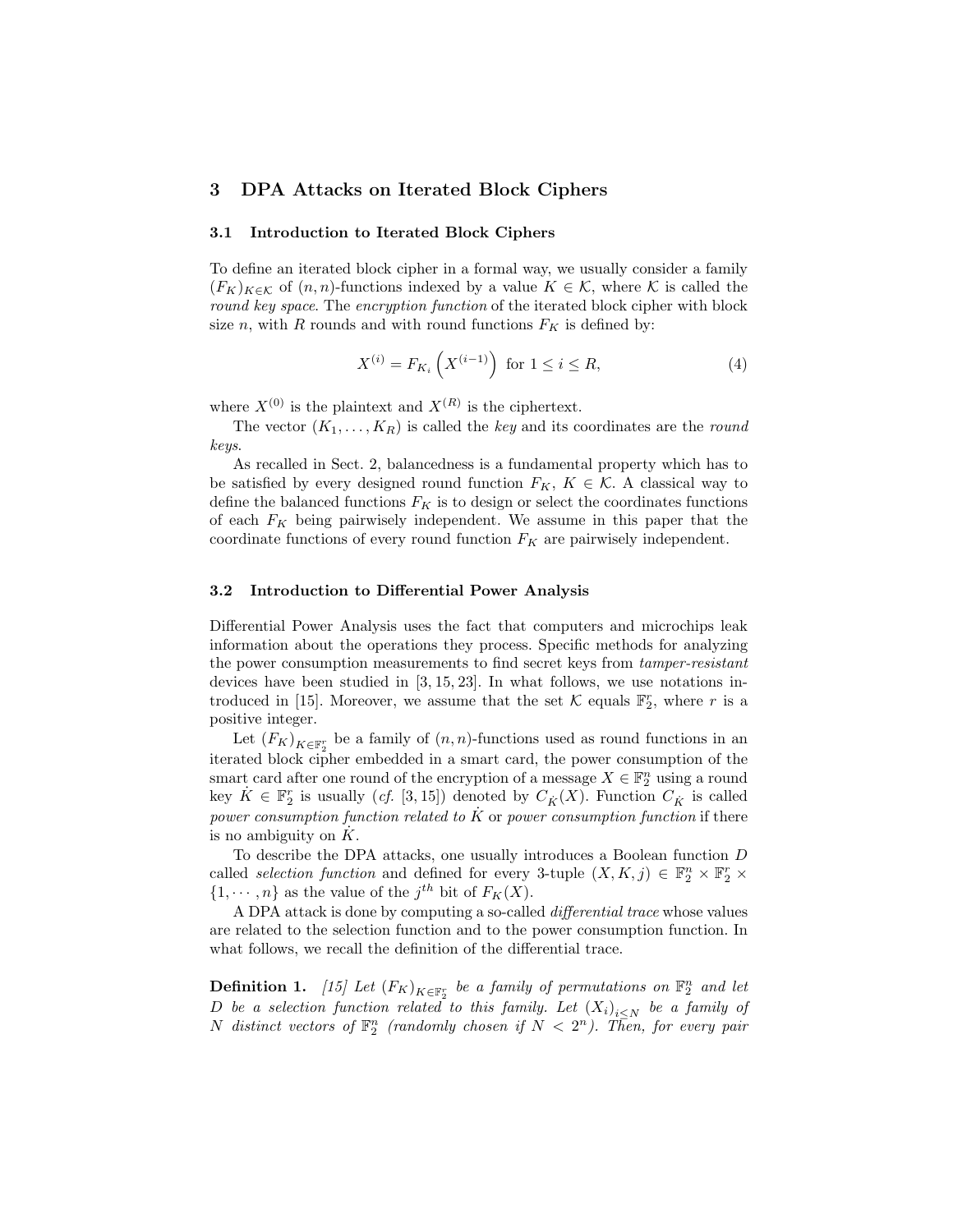$(K, K) \in \mathbb{F}_2^{r^2}$  and for every integer  $j \leq n$ , the differential trace of K with respect to the 3-tuple  $(K, N, j)$  is denoted by  $\Delta_{K, K}(N, j)$  and defined by:

$$
\Delta_{K,K}(N,j) = \frac{\sum_{i=1}^{N} D(X_i, K, j) C_K(X_i)}{\sum_{i=1}^{N} D(X_i, K, j)} - \frac{\sum_{i=1}^{N} (1 - D(X_i, K, j)) C_K(X_i)}{\sum_{i=1}^{N} (1 - D(X_i, K, j))}, \quad (5)
$$

where  $C_{\vec{K}}$  is the power consumption function related to  $\vec{K}$ .

For large values N, the value  $\Delta_{K,\dot{K}}(N,j)$  approximately equals  $\Delta_{K,\dot{K}}(2^n,j)$ . To simplify notations, we denote  $\Delta_{K,K}(2^n,j)$  by  $\Delta_{K,K}(j)$ .

In Relation (5), information about the secret parameter  $\dot{K}$  is given by the power consumption function  $C_K$ . Each value  $C_K(X)$  can be viewed as the energy to flip bits from a previous state to state  $F_K(X)$ . To better understand the kind of information this function can give about the round key  $\dot{K}$ , a theoretical model for the power consumption of devices must be introduced.

In this paper, we use the *Hamming distance model* introduced in [3] as a generalization of the *Hamming weight model* (*cf.* [1]). In the Hamming distance model, it is assumed that switching a bit from 0 to 1 requires the same amount of energy as switching it from 1 to 0. The average power consumption to switch a bit from 0 to 1 is denoted by c and for every pair  $(X,K) \in \mathbb{F}_2^n \times \mathbb{F}_2^r$ , one denotes by  $\alpha(X,K) \in \mathbb{F}_2^n$  the value of the data which is replaced by  $F_K(X)$  on the device. We call *state function* function  $\alpha$ . For every pair  $(X, K) \in \mathbb{F}_2^n \times \mathbb{F}_2^r$ , we assume throughout this paper that the power consumption  $C_K(X)$  satisfies the relation  $C_K(X) = c \times H(\alpha(X, K) + F_K(X)) + w$ , where w denotes a noise.

Remark 2. Due to Relation (1), we have:

$$
C_K(X) = \frac{nc}{2} - \frac{c}{2} \times \sum_{\substack{u \in \mathbb{F}_2^n \\ H(u) = 1}} (-1)^{u \cdot (\alpha(X,K) + F_K(X))} + w \tag{6}
$$

In the following section, we describe DPA attacks more formally and we rewrite the differential trace in terms of correlation coefficients for balanced Sboxes and for constant noise w.

# 4 DPA Attacks and Correlations

#### 4.1 Single-bit DPA Attacks

One denotes by  $\tilde{K}$  the first round key used in an iterated block cipher encrypting messages  $X$ . We assume in this section that a cryptanalyst wants to retrieve  $\hat{K}$ and that he has measured nearly all the values  $C_K(X)$ , X ranges over  $\mathbb{F}_2^n$ .

In the rest of the paper, since we only consider the restriction  $\alpha(\cdot, K)$  of the state function  $\alpha$ , we denote by  $\alpha$  the function  $X \mapsto \alpha(X, K)$  to simplify notations.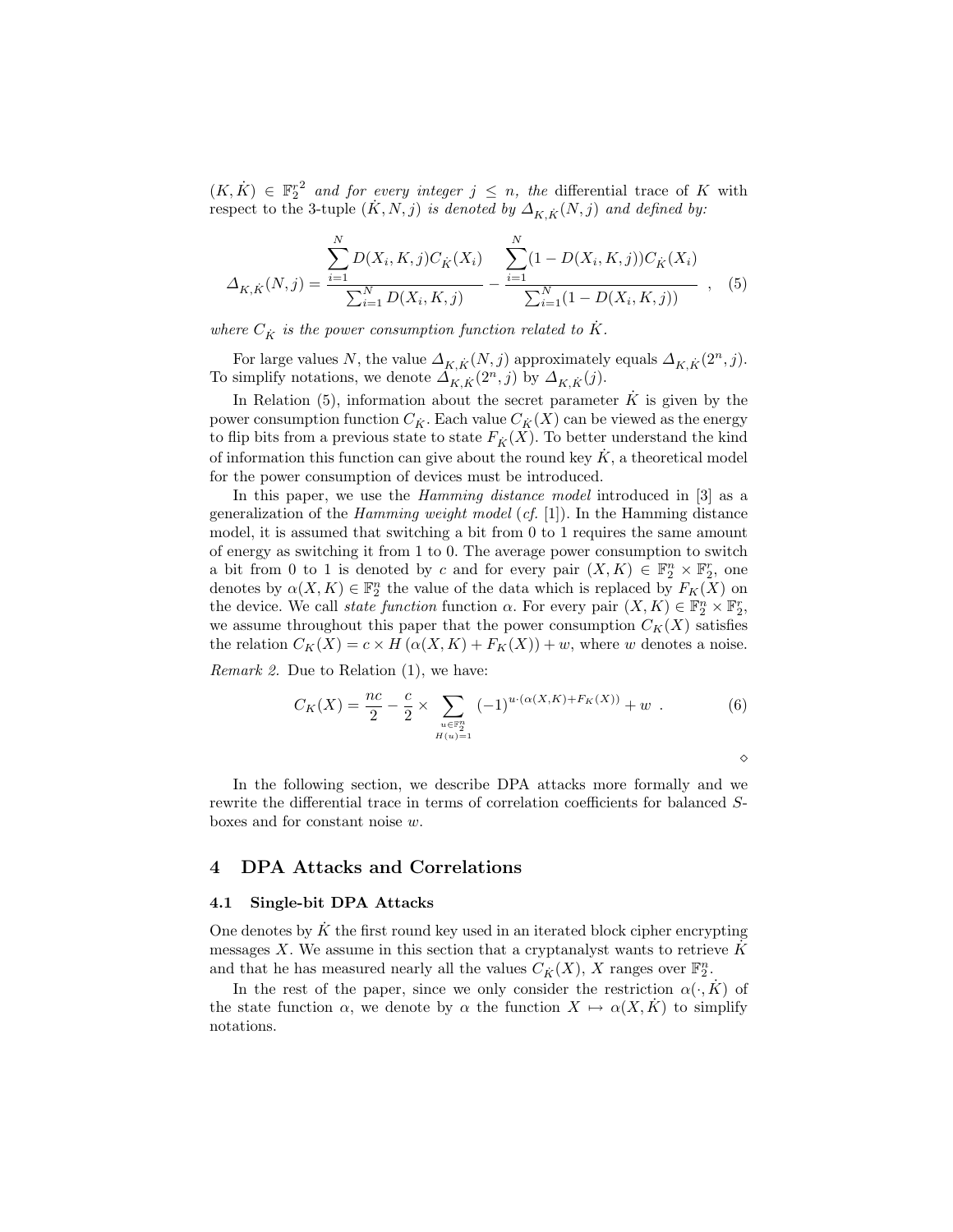Let  $(\dot{K}, N, j) \in \mathbb{F}_2^r \times \{1, \cdots, 2^n\} \times \{1, \cdots, n\}$  be a fixed 3-tuple. In a DPA attack, coefficients  $\overline{\Delta}_{K,K}(N,j)$  are computed for different round keys  $K \in \mathbb{F}_2^r$ until one value is significantely greater than the others. Let us denote by  $K_t$ the corresponding key. The core of the attack is the following: if  $\Delta_{K_t, K}(N, j)$  is significantely greater than the other values  $\Delta_{K,K}(N,j)$ ,  $K \in \mathbb{F}_2^r$ , then equality  $K_t = K$  holds with high probability. Since such an attack uses one single bit (of index j) of the outputs  $F_{\dot{K}}(X)$ , it is usually called *single-bit DPA attack*.

Currently, the main cryptographic properties of S-boxes (nonlinearity, resiliency, balancedness and propagation criteria) are characterized through the Walsh transform. Therefore, to reveal the properties of balanced S-boxes that are related to DPA attacks, we start rewriting the differential trace of a vector in terms of correlation coefficients.

**Lemma 1.** Let  $(F_K)_{K \in \mathbb{F}_2^r}$  be a family of  $(n, n)$ -functions. Let  $\alpha$  denote the state  $\emph{function of a cryptographic system implementing $F_K$},\,K\in\mathbb{F}_2^r$, as round functions$ and let c denote the average power consumption to switch a bit in the system. If all the functions  $F_K$  are balanced, then for every pair  $(K, K) \in \mathbb{F}_2^{r^2}$  and for every positive integer  $j \leq n$ , we have :

$$
\Delta_{K,\dot{K}}(j) = \frac{c}{2^n} \sum_{\substack{u \in \mathbb{F}_2^n \\ H(u) = 1}} \text{Cor}\left(v \cdot F_K, u \cdot (F_{\dot{K}} + \alpha)\right) ,\tag{7}
$$

where  $v = (v_1, \dots, v_n) \in \mathbb{F}_2^n$  is such that  $v_j = 1$  and  $v_i = 0$  if  $i \neq j$ .

*Proof.* By definition of v, we have  $D(X, K, j) = v \cdot F_K(X)$ , which implies equalities  $\sum_{X \in \mathbb{F}_2^n} D(X, K, j) = \# Supp(v \cdot F_K)$  and  $\sum_{X \in \mathbb{F}_2^n} (1 - D(X, K, j)) =$  $2^{n} - \# Supp(v \cdot F_{K})$ . Because we assume that every  $F_{K}$  is balanced, it follows that cardinality of  $Supp(v \cdot F_K)$  equals  $2^{n-1}$  for every pair  $(v, K) \in \mathbb{F}_2^n \times \mathbb{F}_2^r$ ,  $v \neq 0$ . Thus, Relation (5) applied for  $N = 2<sup>n</sup>$  implies the equality  $\Delta_{K,K}(j) =$  $\frac{-1}{2^{n-1}}\left(\sum_{X} (1-2(v\cdot F_K(X))) C_{\dot{K}}(X)\right)$ . Using Relation (1), we obtain  $\Delta_{K, \dot{K}}(j)$  =  $\frac{-1}{2^{n-1}}\sum_{X}(-1)^{v\cdot F_K(X)}C_{\dot{K}}(X)$ . This equality and Relation (6) imply

$$
\Delta_{K,\dot{K}}(j) = \frac{-nc - 2w}{2^n} \sum_{X \in \mathbb{F}_2^n} (-1)^{v \cdot F_K(X)} + \frac{c}{2^n} \sum_{\substack{u \in \mathbb{F}_2^n \\ H(u) = 1}} (-1)^{v \cdot F_K(X) + u \cdot (\alpha(X) + F_{\dot{K}}(X))} ,
$$
 (8)

where we recall that w denotes a constant noise. Due to the balancedness of  $F_K$  and Proposition 1, the first summation in Relation (8) is null for every non-zero vector v and for every  $K \in \mathbb{F}_2^r$ . Because the second summation in Relation (8) equals  $\frac{c}{2^n} \sum_{\substack{u \in \mathbb{F}_2^n \\ H(u)=1}}$  Cor  $(v \cdot F_K, u \cdot (F_K + \alpha))$ , Relations (8) and (7) are equivalent.

More generally a DPA attack can be done by studying correlations between a non-zero linear combination  $v \cdot F_K$  and all the coordinate functions of  $F_K$ <sup>, when</sup>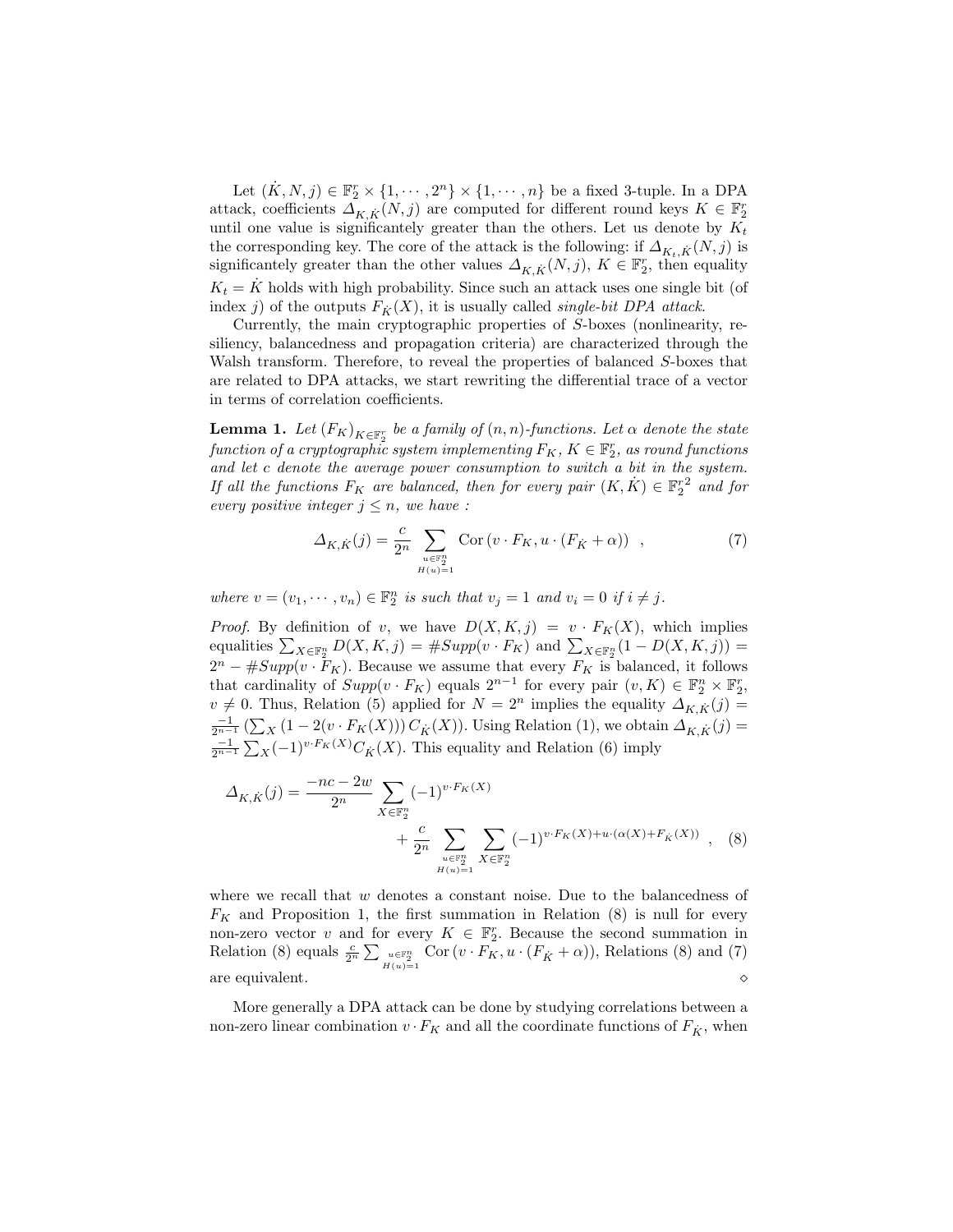K ranges over  $\mathbb{F}_2^r$ . To take this remark into account, we extend Definition 1 by assuming that the differential trace of a vector  $K$  is defined with respect to a pair  $(K, v)$  by:

$$
\Delta_{K,\dot{K}}(v) = \frac{c}{2^n} \sum_{\substack{u \in \mathbb{F}_2^n \\ H(u) = 1}} \text{Cor}\left(v \cdot F_K, u \cdot (F_{\dot{K}} + \alpha)\right) . \tag{9}
$$

In our model, a single-bit DPA attack on the first round of a block cipher is led by designing, for a vector  $v \in \mathbb{F}_2^{n^*}$ , the set of round keys K such that  $|\Delta_{K,K}(v)|$  is maximal.

#### 4.2 Multi-bit DPA Attacks

Single-bit DPA attacks were generalized in multi-bit DPA attacks in [3,21,22,24, 27. Among these generalizations, the multi-bit DPA attack proposed by Brier  $et$ al. in [3] is the most efficient. It is led by searching for high correlations between functions  $X \mapsto H(F_K(X)), K \in \mathbb{F}_2^r$ , and the power consumption function  $X \mapsto$  $C_K(X)$ , where  $\dot{K}$  is the expected round key. One can prove as in Lemma 1 (and for the same assumptions on  $(F_K)_{K \in \mathbb{F}_2^r}$  that multi-bit DPA attack is done by selecting round keys K which maximize the value  $\delta_K(K)$  defined for every pair  $(K, \dot{K}) \in \mathbb{F}_2^{r^2}$  by:

$$
\delta_{\dot{K}}(K) = |\sum_{v \in \mathbb{F}_2^n, H(v) = 1} \Delta_{K, \dot{K}}(v)|.
$$
 (10)

To better understand how the candidate round keys are selected, we study the differential trace in the next section.

## 5 Analysis of the Differential Trace

Values  $\Delta_{K, K}(v)$  (and hence  $\delta_{K}(K)$ ) are strongly related to the assumptions which are made on the state function  $\alpha$ . Indeed, as noticed in [3, 5, 8], if  $\alpha$ is supposed to be unknown and dependent on  $F_{\dot{K}}$ , then the values taken by  $(K, v) \mapsto \Delta_{K,K}(v)$  cannot be used to get information about the round key  $\dot{K}$ . Consequently, it is usually assumed either that functions  $\alpha$  and  $F_K$  are independent for every round key  $K \in \mathbb{F}_2^r$ , or that  $\alpha$  is constant.

#### 5.1 Functions  $F_K$  and Function  $\alpha$  Are Independent

To prevent statistical attacks, round functions  $(F_K)_{K \in \mathbb{F}_2^r}$  of iterated block ciphers are currently designed such that the coordinates of vectors  $Y = F_K(X), X \in \mathbb{F}_2^n$ , are statistically independent. Moreover, to withstand differential and statistical attacks, the functions in  $(F_K)_{K \in \mathbb{F}_2^r}$  are defined to be as uncorrelated as possible. Then, for every pair of distinct elements  $(K, K) \in \mathbb{F}_2^{r^2}$  and for every pair  $(u, v) \in$  $\mathbb{F}_2^{n*} \times \mathbb{F}_2^{n*}$ ,  $u \neq v$ , one can realistically assume in a cryptographic area that  $Cor(v \cdot F_K, u \cdot F_{\dot{K}})$  equals zero (let us notice that in the particular case  $u = v$ , it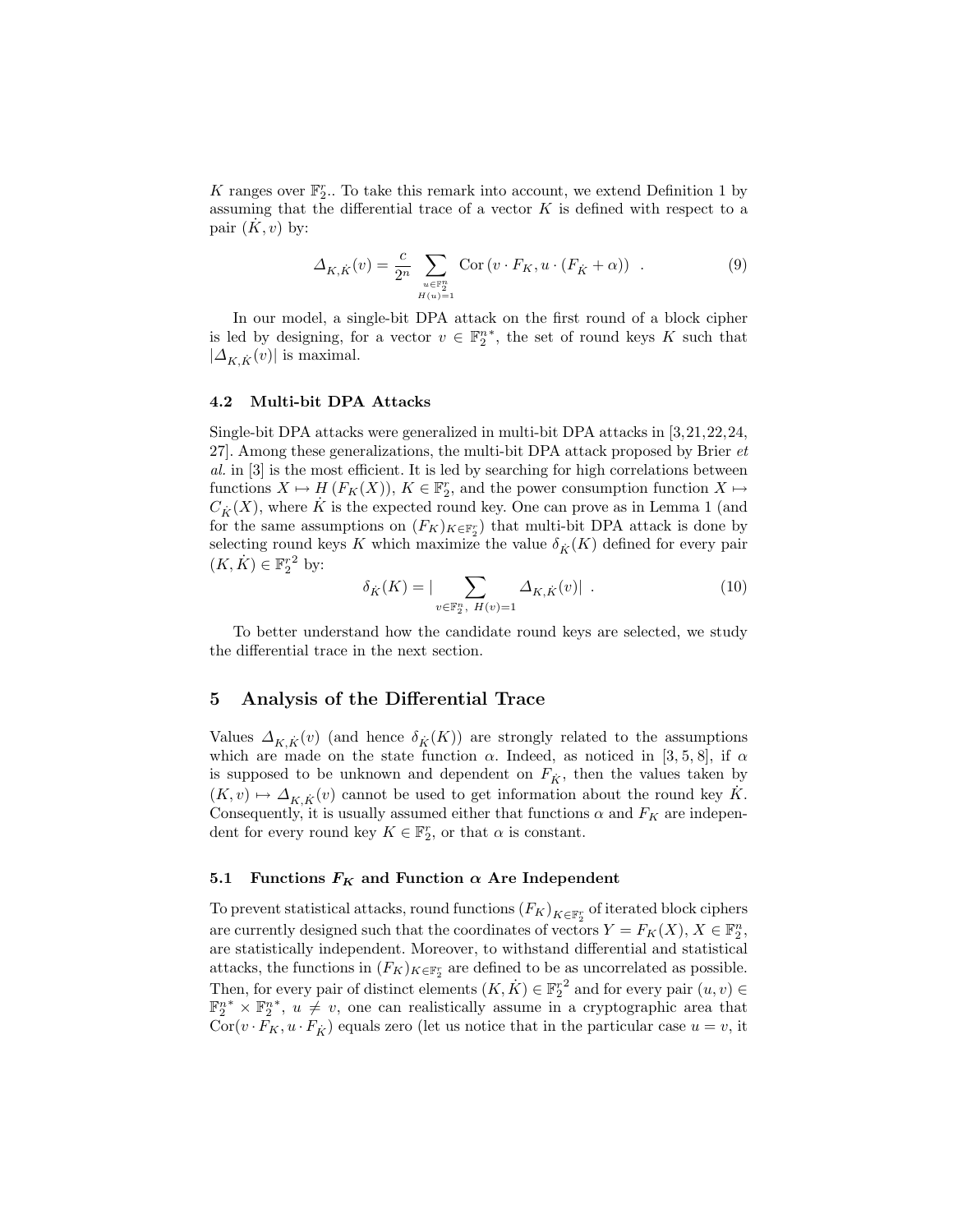cannot be usually assumed that functions  $u \cdot F_K$  and  $u \cdot F_K$  are uncorrelated). This assumption is related to the hypothesis of wrong-key randomization [10,16]. Under this assumption, we argue in the following proposition that the differential trace has a very simple behavior.

**Proposition 2.** Let  $(F_K)_{K \in \mathbb{F}_2^r}$  be a family of  $(n, n)$ -functions. Let  $\alpha$  denote the state function of a cryptographic system implementing functions  $F_K$ ,  $K \in \mathbb{F}_2^r$ , as round functions and let c denote the average power consumption to switch a bit in the system. If for every pair  $(K, \dot K) \in \mathbb{F}_2^{r^2}$  and for every pair of distinct vectors  $(u, v) \in \mathbb{F}_2^{n^2}$  s.t.  $H(u) = 1$ , functions  $u \cdot F_K$  and  $v \cdot F_K$  are independent and if  $\alpha$  is independent of the round functions  $F_K$  for every  $K \in \mathbb{F}_2^r$ , then for every 3-tuple  $(v, K, \dot{K}) \in \mathbb{F}_2^{n*} \times \mathbb{F}_2^{r2}$ , coefficient  $\Delta_{K, \dot{K}}(v)$  equals  $\frac{c(-1)^{v \cdot (F_K + F_{\dot{K}})}}{2^n} W_{\alpha}(0, v)$ if  $v \cdot (F_K + F_{\dot K})$  is constant and equals 0 otherwise.

*Proof.* Because the functions  $\alpha$  and  $F_K$  are independent for every  $K \in \mathbb{F}_2^r$ , the correlation coefficient  $Cor(v \cdot F_K \oplus u \cdot F_K, u \cdot \alpha)$ ,  $(u, v) \in \mathbb{F}_2^{n^2}$ ,  $H(u) = 1$ , equals zero if  $v \cdot F_K \oplus u \cdot F_K$  is not constant and equals  $\pm W_{u \cdot \alpha}(0)$  if  $v \cdot F_K \oplus u \cdot F_K$  is constant. We assumed that Boolean functions  $v\cdot F_K$  and  $u\cdot F_{\dot K}$  are independent for every pair  $(K, \dot{K}) \in \mathbb{F}_2^{r^2}$  and every pair of distinct vectors  $(u, v)$  such that  $H(u) = 1$ . One deduces that if  $v \cdot F_K \oplus u \cdot F_K$  is constant, then u equals v (and  $H(v) = 1$ .

# 5.2 Study of  $\Delta_{K,K}$  when  $\alpha$  Is Constant

It is realistic to assume that during the execution of an algorithm embedded in smart cards, state function  $\alpha$  is constant. This can be assigned to the so-called pre-charged logic where the bus is cleared between each significant transferred value or when the previous operation concerning the bus is an opcode loading  $(cf. [5])$ . As explained in [3], another possible reason is that complex architectures implement separated busses for data and addresses, that may prohibit certain transitions.

Proposition 2 was established after assuming in particular that functions  $v \cdot F_K \oplus u \cdot F_K$  and  $u \cdot \alpha$  are independent for every pair of distinct nonzero vectors  $(u, v) \in \mathbb{F}_2^{n^2}$ ,  $H(u) = 1$ , and every pair  $(K, K)$ . When  $\alpha$  is assumed to be constant, this assumption cannot be satisfied. However when  $\alpha$  is constant, Relation (9) can be rewritten  $\Delta_{K,\dot{K}}(v) = \frac{c}{2^n} \sum_{u \in \mathbb{F}_2^n} (-1)^{u \cdot \beta} \text{Cor}(v \cdot F_K, u \cdot F_{\dot{K}}),$ after denoting by  $\beta$  the constant value of  $\alpha$ . Thus, one straightforwardly deduces the following proposition:

**Proposition 3.** Let  $(F_K)_{K \in \mathbb{F}_2^r}$  be a family of  $(n, n)$ -functions. Let  $\alpha$  denote the state function of a cryptographic device implementing functions  $F_K$ ,  $K \in \mathbb{F}_2^r$ , as round functions and let c denote the average power consumption to switch a bit in the system. Let us assume that functions  $v \cdot F_K$  and  $u \cdot F_K$  are independent for every pair  $(K, \dot K) \in \mathbb{F}_2^{r^2}$  and for every pair of distinct elements  $(u, v) \in \mathbb{F}_2^{n^2}$ ,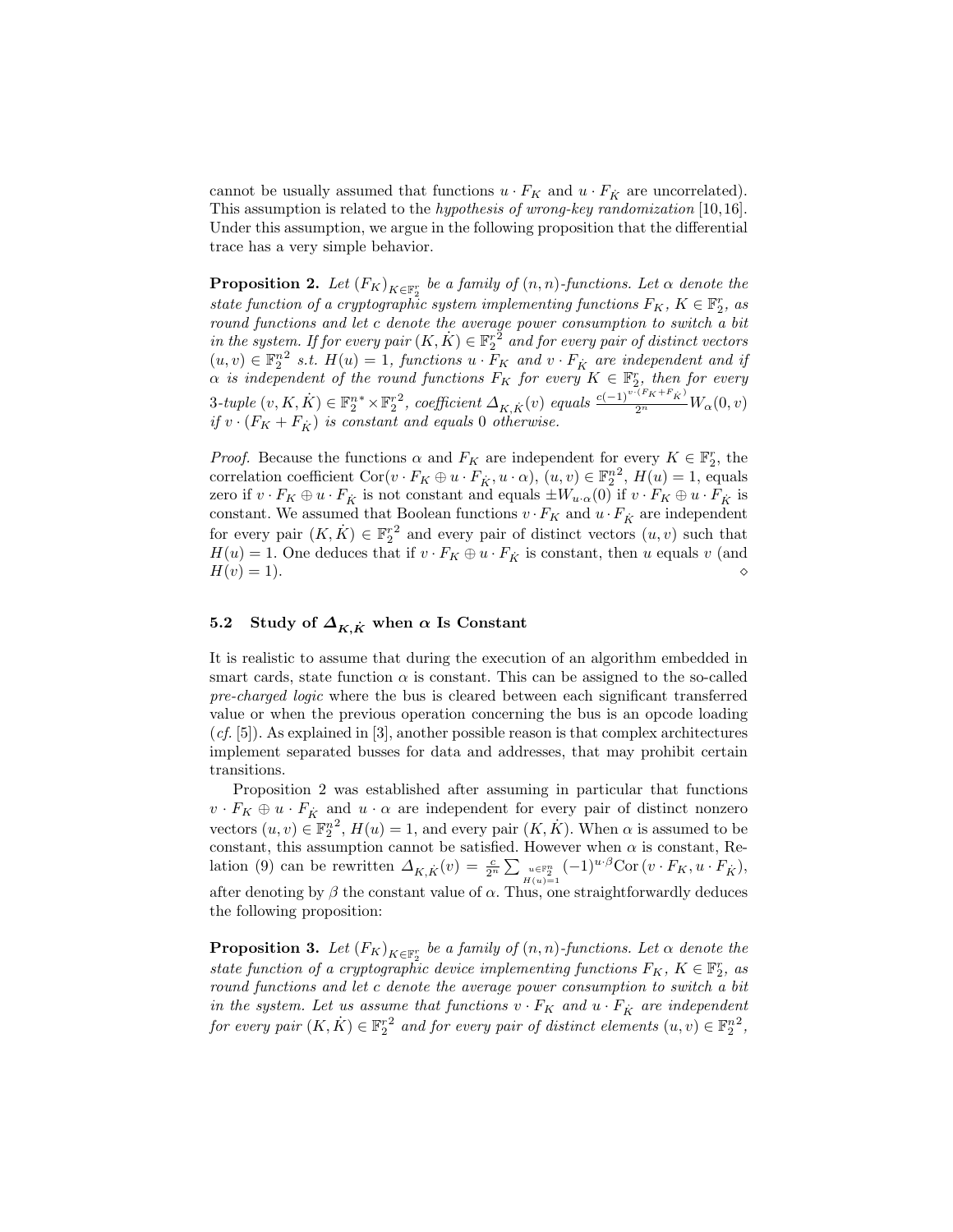$H(u) = 1$ . If  $\alpha$  is constant, equal to  $\beta \in \mathbb{F}_2^n$ , then for every 3-tuple  $(v, K, \dot{K}) \in$  $\mathbb{F}_2^{n*}\times \mathbb{F}_2^{r2}$ , the differential trace of K with respect to  $(\dot{K}, v)$  satisfies:

$$
\Delta_{K,\dot{K}}(v) = \frac{c \times (-1)^{v \cdot \beta}}{2^n} \text{Cor}\left(v \cdot F_K, v \cdot F_{\dot{K}}\right) \tag{11}
$$

#### 5.3 Efficiency of the Discrimination of Round Keys in DPA Attacks

Usually, DPA attacks do not permitt to obtain the expected key  $\dot{K}$  immediately but allow to isolate it in a subset of  $\mathbb{F}_2^r$ . For single-bit DPA attacks (resp. multibit DPA attacks), the elements of this subset correspond to ghost peaks in the distribution of the values of the function  $K \in \mathbb{F}_2^r - {\{\dot{K}\}} \mapsto |\Delta_{K,\dot{K}}(v)|$  (resp.  $K \in \mathbb{F}_2^r - {\{\dot{K}\}} \mapsto |\delta_{\dot{K}}(K)|$ . Clearly, the greater the number of ghost peaks, the smaller the efficiency of the attack. Indeed, wrong guesses have to be tested again.

Under assumptions done in Propositions 2 and 3, the set of round keys selected in a single-bit DPA attack with respect to a pair  $(v, K)$  contains the set  $\{K \in \mathbb{F}_2^r | v \cdot (F_K + F_K) = \text{cst}\}\.$  Indeed, when the state function is constant or independent of functions  $F_K$ , then the value  $|\Delta_{K,K}(v)|$  is maximal for every K belonging to  $\{K \in \mathbb{F}_2^r | v \cdot (F_K + F_K) = \text{cst}\}\)$ . For multi-bit DPA attacks on a device with random (or null) state function, the set of selected round keys admits the set  $\{K \in \mathbb{F}_2^n | F_K + F_K \in \{0_n, 1_n\}\}\$ as a subset.

# 6 Resistance of S-Boxes to DPA Attacks when Round Keys Are Introduced by Addition

In many iterated block ciphers such as DES [25] or AES [26], the round key is introduced by addition. In this case, we have  $r = n$  and, for every round key  $K \in \mathbb{F}_2^n$ , the round function  $F_K$  is the function  $X \mapsto F(X+K)$ , where F is a robust cryptographic permutation on  $\mathbb{F}_2^n$ . In such a system we call S-box the function F.

In the rest of the paper, we assume that the round keys are introduced by addition. Under this assumption, Propositions 2 and 3 imply the following corollary:

**Corollary 1.** Let F be an  $(n, n)$ -function whose coordinate functions are pairwisely independent and let  $\alpha$  be the state function of a cryptographic device in which F is embedded as an S-box. If  $\alpha$  is independent of F or constant, then the number of round keys selected after a single-bit DPA attack with respect to the vector  $v \in \mathbb{F}_2^n$  (resp. after a multi-bit DPA attack) is greater than or equal to  $\#\varepsilon_{v\cdot F}$  (resp.  $\#\varepsilon_F$ ).

One cannot withstand multi-bit DPA attacks by increasing the size of the linear space  $\varepsilon_F$  of F, since the elements of  $K+\varepsilon_F$  act in a very similar way in the cryptosystem. Indeed, by definition of  $\varepsilon_F$ , for every element K in  $\overline{K} + \varepsilon_F$ , there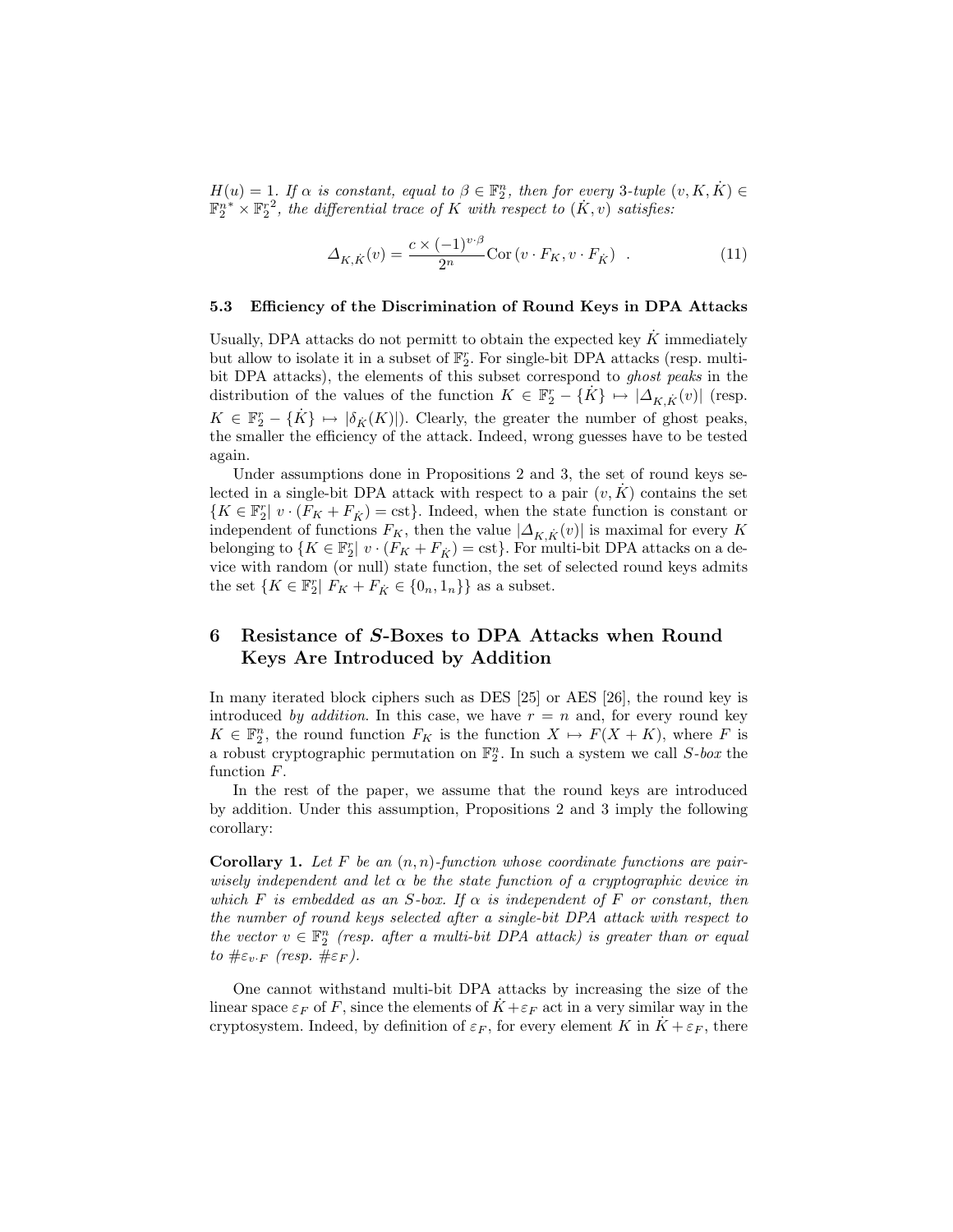exists a constant  $C \in \mathbb{F}_2^n$  such that  $X \mapsto F(X + \dot{K})$  and  $X \mapsto F(X + K) + C$ are equal.

We showed in Sect. 4.2 that only vectors K such that  $\delta_K(K)$  is maximal have to be stored as good candidate round keys. In practice, because of the imperfections of the measurements (and also because the values of  $K \mapsto \Delta_{K,K}(N, j)$ ,  $N \leq 2^n$  and  $j \leq n$  fixed, are not computed for  $N = 2^n$  but for large  $N \ll 2^n$ ), every tested vector such that  $\delta_K(K)$  is significantely high, is stored as a good candidate key (even if  $\delta_K(K)$  is not the maximal value achieved). For this reason, it is difficult to mount an efficient DPA attack when the amplitude of the peaks in the distribution of the values  $\delta_K(K)$ ,  $K \in \mathbb{F}_2^n$ , are not high enough  $(cf. [5, 6])$ . Indeed, let us denote by  $\sigma$  the assumed margin of error on the computation of values  $\delta_K(K)$ . We argued in Sect. 4 that under some realistic assumptions, the value  $\delta_K(K)$  is always maximal for  $K = \dot{K}$ . Thus, if the average value

$$
D(\dot{K}) = \frac{1}{2^{n} - 1} \sum_{K \in \mathbb{F}_{2}^{n} - \{\dot{K}\}} \left( \delta_{\dot{K}}(\dot{K}) - \delta_{\dot{K}}(K) \right)
$$
(12)

is smaller than  $\sigma$ , then the peaks in the distribution of values  $\delta_K(K)$  could not be identified by an attacker because of the imperfections of the measurements. Reciprocally, if Difference (12) is significantly higher than  $\sigma$ , then the peak corresponding to  $\delta_K(K)$  will clearly appear in the distribution of values  $\delta_K(K)$ when K ranges over  $\mathbb{F}_2^n$ .

Let us develop the computation of  $D(K)$  for  $\alpha$  independent of F and for  $\alpha$ constant.

**Lemma 2.** Let F be a  $(n, n)$ -function whose coordinate functions are pairwisely independent and let  $\alpha$  be the state function of a cryptographic system implementing F as an S-box.

If  $\alpha$  is independent of F, then for every element  $\dot{K} \in \mathbb{F}_2^n$  we have :

$$
D(\dot{K}) = \frac{c}{2^n} |\sum_{\substack{v \in \mathbb{F}_2^n \\ H(v) = 1}} W_\alpha(0, v)| - \frac{1}{2^n - 1} \sum_{K \in \mathbb{F}_2^n - \{\dot{K}\}} \delta_{\dot{K}}(K) .
$$
 (13)

If  $\alpha$  is constant and equals  $\beta \in \mathbb{F}_2^n$ , then for every element  $\dot{K} \in \mathbb{F}_2^n$  we have :

$$
D(\dot{K}) = c|n - 2H(\beta)| - \frac{c}{2^{2n} - 2^n} \sum_{a \in \mathbb{F}_2^{n^*}} |\sum_{\substack{v \in \mathbb{F}_2^n \\ H(v) = 1}} (-1)^{v \cdot \beta} W_{D_a F}(0, v)| . \tag{14}
$$

*Proof.* Due to Proposition 2, if  $\alpha$  and F are independent, then the summations  $\sum_{v \in \mathbb{F}_2^n, H(v)=1} \Delta_{\dot{K}, \dot{K}}(v)$  and  $\frac{c}{2^n} \sum_{v \in \mathbb{F}_2^n, H(v)=1} W_\alpha(0, v)$  are equivalent: one straightforwardly deduces Relation (13). If the function  $\alpha$  equals the constant value  $\beta$ , coefficient  $W_{\alpha}(0, v)$  in Relation (13) equals  $(-1)^{v \cdot \beta} \times 2^n$ . Moreover, due to Remark 1 and Relation (11), one has

$$
\Delta_{K,K}(v) = \frac{c}{2^n} \times (-1)^{v \cdot \beta} W_{D_{K+K}F}(0, v) . \tag{15}
$$

From Relations (1), (10), (13) and (15), one deduces Relation (14).  $\diamond$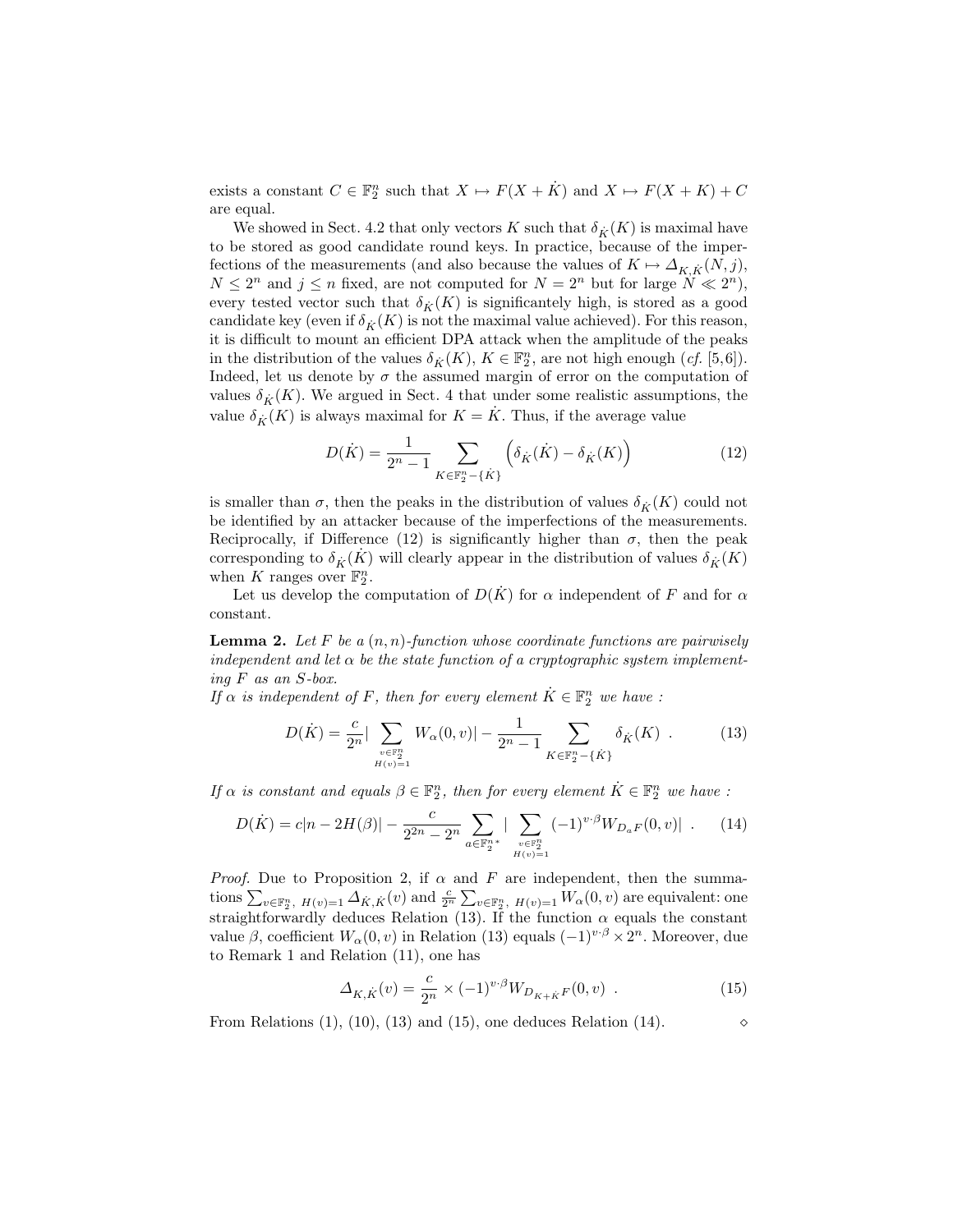#### Remark 3.

1. More generally, one can rewritte Relation  $(14)$  for  $(n, m)$ -functions as:

$$
D(\dot{K}) = c|m - 2H(\beta)| - \frac{c}{2^{2n} - 2^n} \sum_{a \in \mathbb{F}_2^{n*}} |\sum_{v \in \mathbb{F}_2^n \atop H(v) = 1} (-1)^{v \cdot \beta} W_{D_a F}(0, v)| . \quad (16)
$$

Moreover, due to Relation (1), summation  $\sum_{v \in \mathbb{F}_2^n \atop H(v)=1} (-1)^{v \cdot \beta} W_{D_a F}(0, v)$  is also equal to  $[n2^n - 2\sum_{X \in \mathbb{F}_2^n} H(\beta + D_a F(X))]$ . 2. For every vector  $t \in \mathbb{F}_2^n$ , let  $\tau_t$ denotes the function  $X \in \mathbb{F}_2^n \mapsto X + t$ . Since  $W_{D_{K+\hat{K}}F}(0, v)$  equals the function  $X \mapsto \text{Cor}(v \cdot F, v \cdot F \circ \tau_{K+\hat{K}})$ , Relation (15) relates the differential trace function to the *cross-correlation function* of the coordinate functions of  $F$  viewed as binary sequences (see for instance [12] for more details about the cross-correlation function of binary sequences).

As we recalled in Sect. 5.2, it is realistic to assume that during the execution of an algorithm running in a smart card environment, state function  $\alpha$  is constant. For such a case, we introduce a new notion, that we call transparency order of a function, to quantify the resistance of an S-box to (single bit or multi-bit) DPA attacks.

## 7 Transparency Order of S-Boxes

### 7.1 Definition

Let us assume that the state function is constant. Usually, one cannot presuppose the constant value taken by  $\alpha$ , which depends on the implementation. Thus, to thwart DPA attacks on one round of an iterated block cipher, the  $D(K)$  values have to be small enough not only for any round key  $K$  but also for every possible value β. This remark leads us to introduce a new criterion on S-boxes. In order to be as general as possible, we introduce the notion for  $(n, m)$ -functions and not only for permutations on  $\mathbb{F}_2^n$ .

**Definition 2.** Let n and m be two positive integers and let F be an  $(n, m)$ function. The transparency order of F, denoted by  $T_F$ , is defined by:

$$
\mathcal{T}_F = \max_{\beta \in \mathbb{F}_2^m} (|m - 2H(\beta)| - \frac{1}{2^{2n} - 2^n} \sum_{a \in \mathbb{F}_2^n} \left| \sum_{\substack{v \in \mathbb{F}_2^m \\ H(v) = 1}} (-1)^{v \cdot \beta} W_{D_a F}(0, v) \right|). \tag{17}
$$

The smaller the transparency order of an S-box, the higher its resistance to DPA attacks. Indeed, to make the peak corresponding to  $\delta_K(K)$  undistinguishable from noise of measurements, value  $\delta_K(K)$  must be approximately equal to the average amplitude  $\delta_K(K)$  when K ranges over  $\mathbb{F}_2^n$ . Thus, the greatest transparency order that an S-box can achieve without compromising its resistance to DPA attacks depends on the quality of the measurements an attacker can achieve <sup>2</sup> .

<sup>2</sup> By adding Hardware's countermeasures to the device, it is possible to ensure a minimal margin of error for any measurement of the power consumption.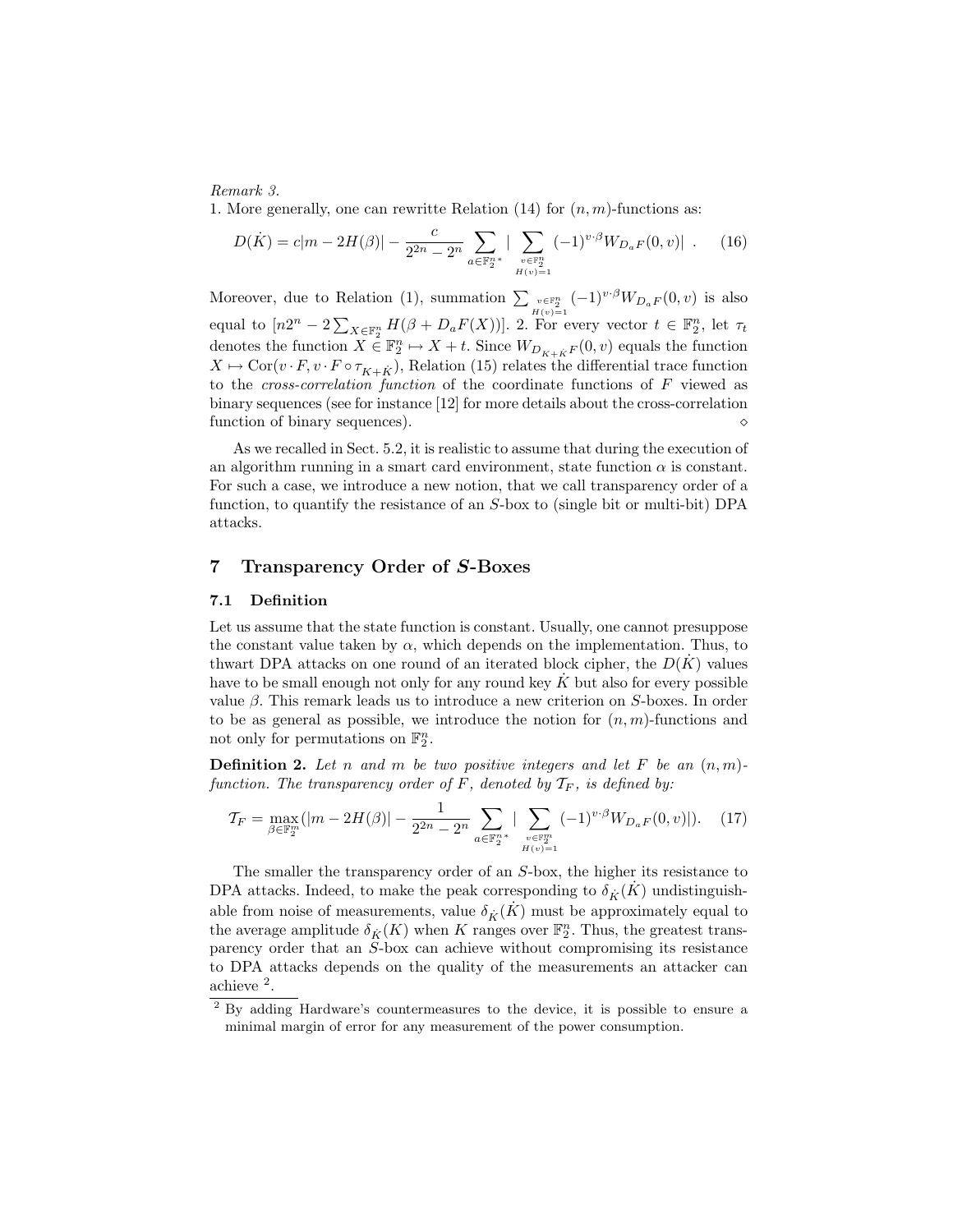#### 7.2 Study of Transparency Order of S-Boxes

In order to determine what a reasonably high transparency order is, there is a need for an upper bound on the transparency order of  $(n, m)$ -functions. In what follows, we introduce an upper bound and a lower bound on the transparency order of a function. We show that these bounds can be achieved.

**Theorem 1.** Let n and m be two positive integers, transparency order  $T_F$  of every  $(n, m)$ -function F satisfies the following relation:

$$
0 \le T_F \le m \tag{18}
$$

If every coordinate function of F is bent, then  $T_F = m$ . Moreover,  $T_F$  is null if and only if F is an affine function, whose direction L satisfies  $Im(L) \subseteq \{0_m, 1_m\}$ .

Remark 4. Since *n*-variables bent functions only exist for *n* even, the tightness of the upper bound in Relation (18) is still an open problem for n odd.  $\diamond$ 

Being unbalanced, bent functions are never used as cryptographic primitives. However, due to their properties recalled in Sect. 2 (optimal non-linearity and only balanced non-zero derivatives), they resist in an optimal way to linear and differential cryptanalysis. By showing that bent functions are the weakest possible functions from DPA attacks viewpoint, Theorem 1 establishes that it is impossible to design a function that can resist in an optimal way to linear, differential and DPA attacks. In the following proposition, we show more generally that the functions satisfying  $PC(l)$  for a large (but not necessarily optimal) order l do not have a good transparency order.

**Proposition 4.** Let m and n be two positive integers such that  $m \leq n$ . Let F be a  $(n, m)$ -function. Let  $l \leq n$  be a positive integer. If F satisfies the PC(l) criteria, then the transparency order of  $F$  satisfies:

$$
\mathcal{T}_F \ge m \left( 1 - \frac{2^n - \sum_{j=0}^l \binom{n}{j}}{2^n - 1} \right) \tag{19}
$$

*Proof.* Because function F satisfies  $PC(l)$ , then function  $D_aF$  is balanced for every vector a s.t.  $H(a) \leq l$ . Due to Proposition 1, one deduces that for every vector a such that  $H(a) \leq l$  and for every non-zero vector  $v \in \mathbb{F}_2^m$ , we have  $W_{D_aF}(0, v) = 0$ . Thus, if F satisfies  $PC(l)$ , then for every vector  $\bar{\beta} \in \mathbb{F}_2^m$ , we have

$$
\sum_{a \in \mathbb{F}_2^{n^*}} |\sum_{v \in \mathbb{F}_2^m \atop H(v)=1} (-1)^{v \cdot \beta} W_{D_a F}(0,v)| = \sum_{a \in \mathbb{F}_2^{n^*} \atop H(a) > l} |\sum_{v \in \mathbb{F}_2^m \atop H(v)=1} (-1)^{v \cdot \beta} W_{D_a F}(0,v)|.
$$

The cardinality of the set  $\{a \in \mathbb{F}_2^n, H(a) > l\}$  is  $2^n - \sum_{j=0}^l {n \choose j}$ . Moreover, since every value  $W_{D_aF}(0, v)$  is lower than or equal to  $2^n$ , then the inequality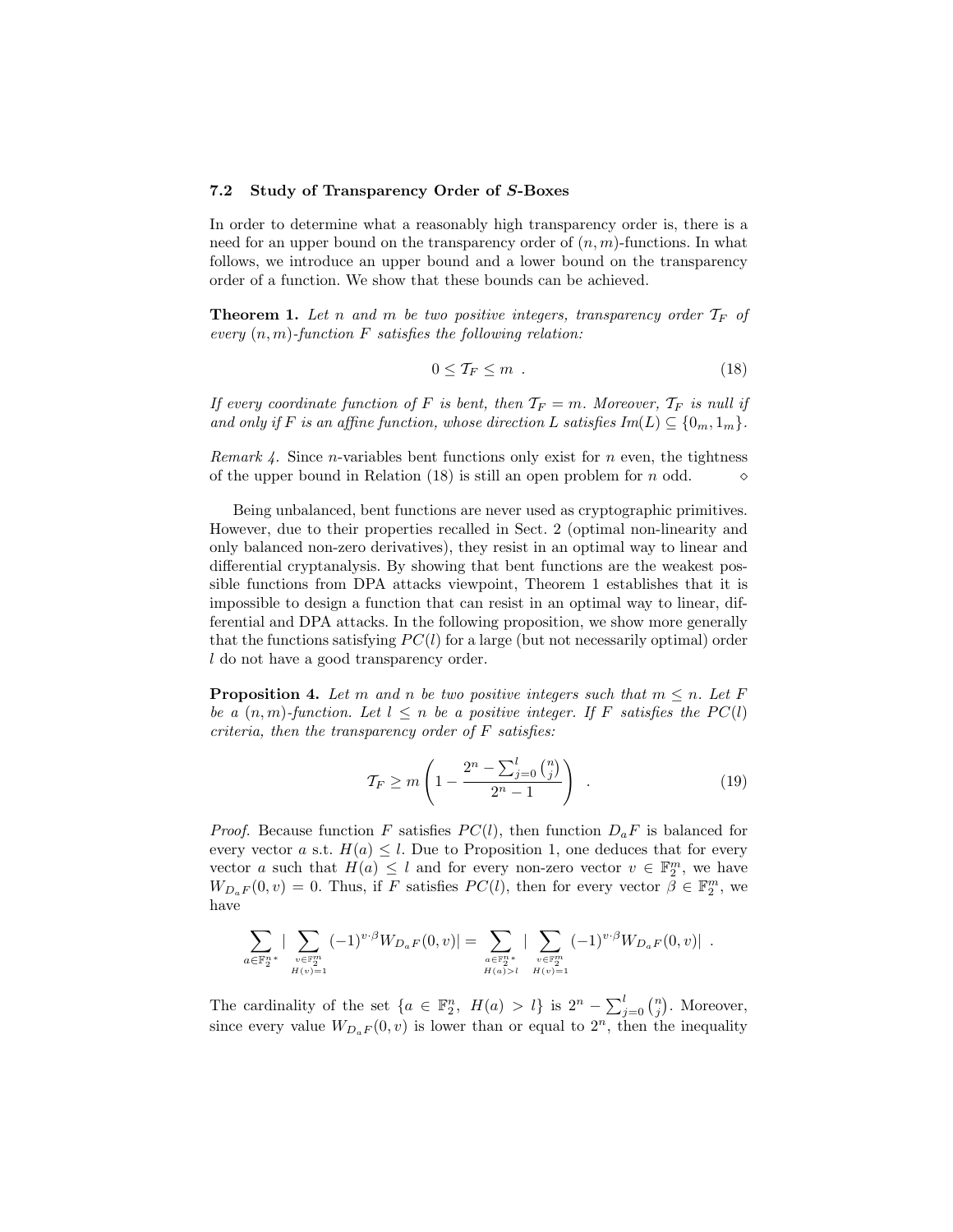$|\sum_{u \in \mathbb{F}_2^m} (-1)^{v \cdot \beta} W_{D_a F}(0, v)| \leq m2^n$  is satisfied for every  $\beta \in \mathbb{F}_2^m$ . One deduces the following relation for every vector  $\beta \in \mathbb{F}_2^m$ :

$$
\sum_{a \in \mathbb{F}_2^{n*}} |\sum_{v \in \mathbb{F}_2^m \atop H(v) = 1} (-1)^{v \cdot \beta} W_{D_a F}(0, v)| \le m 2^n \left( 2^n - \sum_{j=0}^l \binom{n}{j} \right) . \tag{20}
$$

From Relations (17) and (20) and the fact that  $\max_{\beta} |m - 2H(\beta)|$  is maximal for  $\beta \in \{0_m, 1_m\}$ , one deduces Inequality (19).

In the next proposition, we investigate the transparency order of affine  $(n, m)$ functions. In particular, we argue that the transparency of an affine function is related to the *weight enumerators* of the *cosets* of  $\text{Im}(L)$ , where  $\text{Im}(L)$  is seen as a binary linear code.

**Proposition 5.** Let n and m be two positive integers. Let F be an affine  $(n, m)$ function admitting L for direction, then its transparency order satisfies the following relation:

$$
\mathcal{T}_F = \max_{\beta \in \mathbb{F}_2^m} \left( \frac{2^n}{2^n - 1} |m - 2H(\beta)| - \frac{1}{2^n - 1} \sum_{j=0}^m |m - 2j| \mathcal{N}_{j,\beta} \right) , \qquad (21)
$$

where  $\mathcal{N}_{j,\beta}$  denotes the cardinality of the set  $\{a \in \mathbb{F}_2^n$ ;  $H(L(a) + \beta) = j\}$ . Moreover, if  $F$  is balanced, then its transparency order satisfies:

$$
\mathcal{T}_F = \begin{cases} \frac{2^n}{2^n - 1} \left( m - \frac{m}{2^m} \left( \frac{m}{2} \right) \right) & \text{if } m \text{ is even} \\ \frac{2^n}{2^n - 1} \left( m - \frac{2m}{2^m} \left( \frac{m - 1}{2} \right) \right) & \text{if } m \text{ is odd} \end{cases} . \tag{22}
$$

Remark 5.

1. In Proposition 5, the set  $\beta + \text{Im}(L)$  can be viewed as a coset of a linear code. Let C denotes this code. If  $\beta$  belongs to C, then  $\beta + \text{Im}(L) = \text{Im}(L)$  and values  $\mathcal{N}_{j,\beta}, j \leq m$ , are the coefficients of the *weight enumerator* of C (see for instance [18] for more details about weight enumerators of codes).

2. We recall that for m even and due to *Stirling's formula*, we have  $\binom{m}{m/2}$   $\simeq$  $2^m/\sqrt{\frac{m}{2}}\pi$  for large values of m. Thus for large values m and for balanced affine  $(n, m)$ -functions F, the transparency order of F equals approximately  $\frac{2^n}{2^n}$  $\frac{2^n}{2^n-1}(m-$ 

$$
\sqrt{\frac{2m}{\pi}}
$$
 if *m* is even and to  $\frac{2^n}{2^n-1}$   $\left(m - \frac{m}{\sqrt{\frac{(m-1)\pi}{2}}}\right)$  if *m* is odd.

Due to Proposition 5 and to Remark 5, the transparency order of balanced affine functions is not close to 0 for high values m. Moreover, Relation  $(21)$  relates the problem of the construction of affine functions with small transparency order to the problem of defining linear codes whose elements have a Hamming weight either close to 0 or close to  $m$ .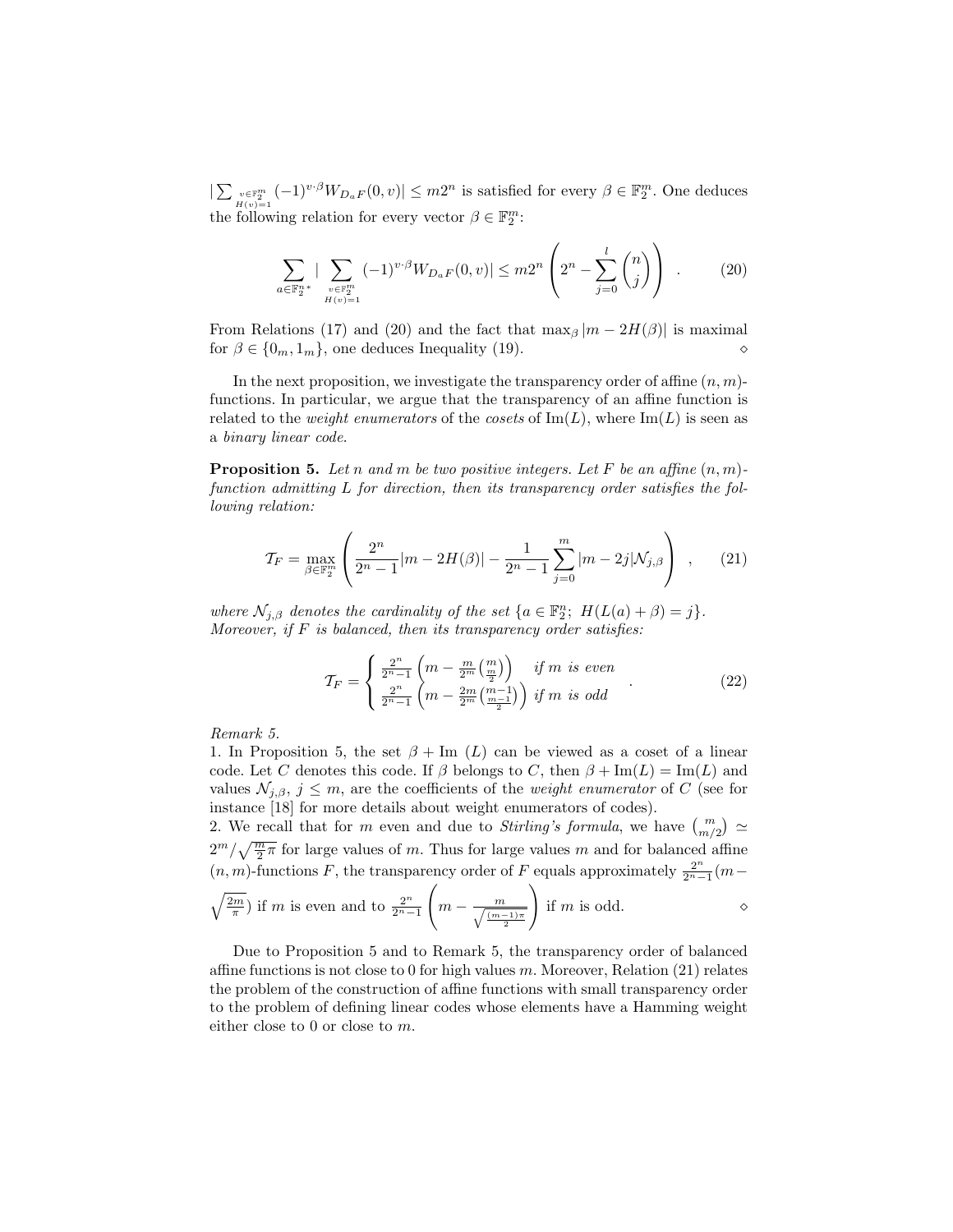# 8 Conclusion

The study of DPA attacks in terms of correlation coefficients enables us better to understand these attacks. It allows us to characterize the properties of S-boxes related to DPA attacks. To quantify the information leakage of devices involving S-boxes, we introduced the notion of transparency order. We established a spectral characterization of the transparency order of S-boxes and we exhibit its upper and lower bounds. We proved that the lower bound is achieved by particular affine functions and we proved that the transparancy order of bent functions achieves the upper bound. The construction of highly-nonlinear S-boxes with small transparency order (close to 0) is an open problem. The definition of such S-boxes would allow the design of specific block cipher algorithms for smart cards which are less resistant to linear or differential attacks but are inherently resistant to DPA attacks. To make up for this security loss, such algorithms can be implemented in smart cards without the high penalties due to DPA-countermeasures.

# References

- 1. M.-L. Akkar, R. B´evan, P. Dischamp, and D. Moyart. Power Analysis, What is Now Possible. In T. Okamoto, editor, ASIACRYPT 2000, volume 1976 of LNCS, pages 489–502. Springer, 2000.
- 2. E. Biham and A. Shamir. Differential cryptanalysis of DES-like cryptosystems. Journal of Cryptology, 4(1):3–72, 1991.
- 3. E. Brier, C. Clavier, and F. Olivier. Correlation Power Analysis with a Leakage Model. In M. Joye and J.-J. Quisquater, editors, CHES 2004, volume 3156 of LNCS, pages 16–29. Springer, 2004.
- 4. S. Chari, C. Jutla, J. Rao, and P. Rohatgi. Towards Sound Approaches to Counteract Power-Analysis Attacks. In M. Wiener, editor, CRYPTO '99, volume 1666 of LNCS, pages 398–412. Springer, 1999.
- 5. C. Clavier, J.-S. Coron, and N. Dabbous. Differential power analysis in the presence of hardware countermeasures. In Ç. Koç and C. Paar, editors, CHES 2000, volume 1965 of LNCS, pages 252–263. Springer, 2000.
- 6. J.-S. Coron, P. Kocher, and D. Naccache. Statistics and secret leakage. In Y. Frankel, editor, Financial Cryptography - FC 2000, volume 1962 of LNCS. Springer, 2000.
- 7. J. Evertse. Linear structures in blockciphers. In D. Chaum and W. Price, editors, EUROCRYPT '87, volume 304 of LNCS, pages 249–266. Springer, 1987.
- 8. L. Goubin and J. Patarin. DES and Differential Power Analysis The Duplication Method. In Ç. Koç and C. Paar, editors, *CHES* '99, volume 1717 of LNCS, pages 158–172. Springer, 1999.
- 9. S. Guilley, P. Hoogvorst, and R. Pascalet. Differential power analysis model and some results. In J.-J. Quisquater, P. Paradinas, Y. Deswarte, and A. E. Kalam, editors, Smart Card Research and Advanced Applications VI – CARDIS 2004, pages 127–142. Kluwer Academic Publishers, 2004.
- 10. C. Harpes. Cryptanalysis of iterated block ciphers. In ETH Series in Information Processing, volume 7. Hartung-Gorre Verlag, 1996.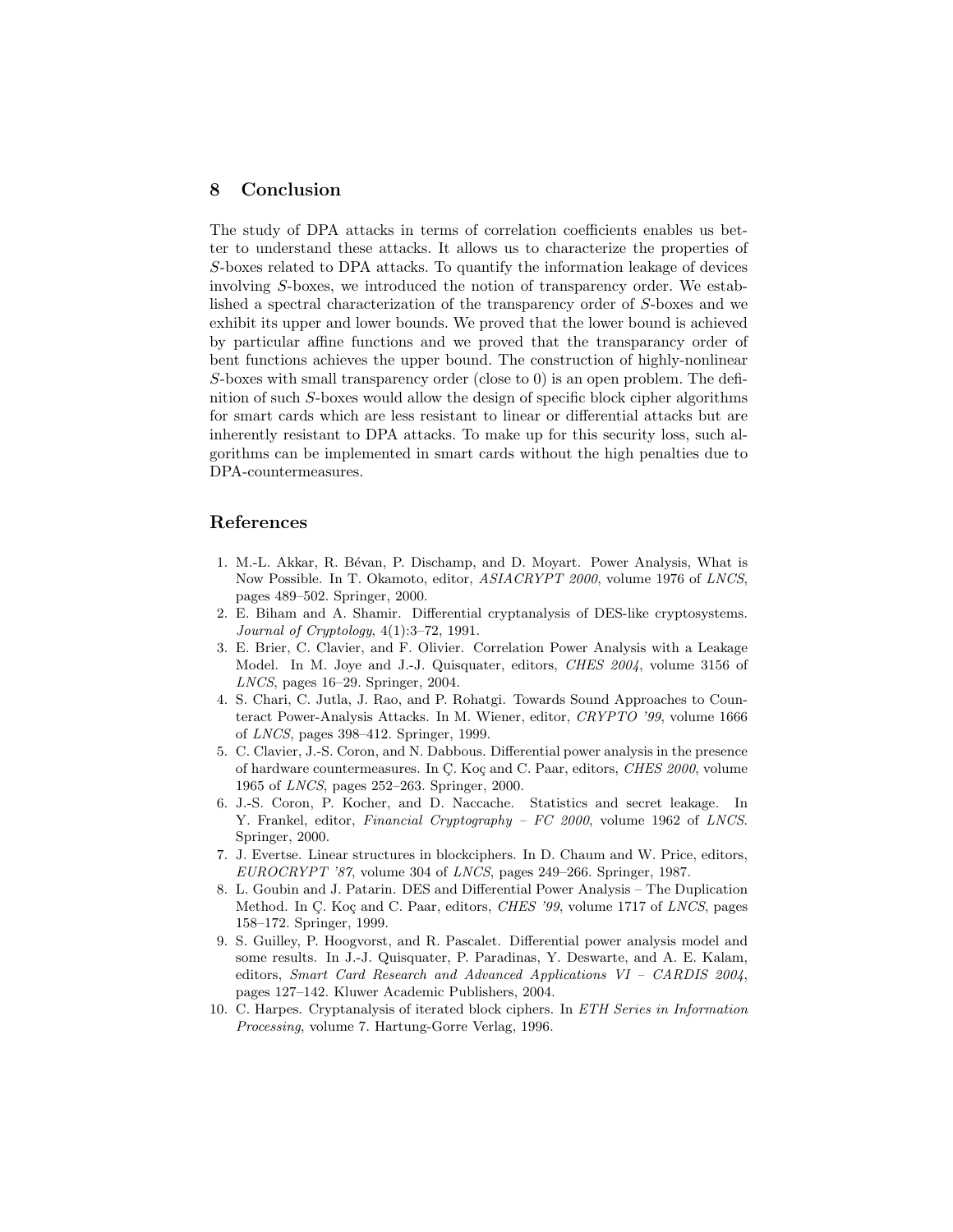- 11. A. A. Hasan. Power analysis attacks and algorithmic approaches to their countermeasures for Koblitz cryptosystems. In C, Koc and C, Paar, editors, CHES 2000, volume 1965 of LNCS, pages 93–108. Springer, 2000.
- 12. T. Helleseth and P. V. Kumar. Sequences with low correlation. In Handbook of coding theory, Vol. II, pages 1765–1853. North-Holland, 1998.
- 13. L. Knudsen. Truncated and Higher Order Differentials. In B. Preneel, editor, Fast Software Encryption – FSE '94, volume 1008 of LNCS, pages 196–211. Springer, 1994.
- 14. P. Kocher. Timing attacks on implementations of Diffie-Hellman, RSA, DSS, and other systems. In N. Koblitz, editor, CRYPTO '96, volume 1109 of LNCS, pages 104–113. Springer, 1996.
- 15. P. Kocher, J. Jaffe, and B. Jun. Differential Power Analysis. In M. Wiener, editor, CRYPTO '99, volume 1666 of LNCS, pages 388–397. Springer, 1999.
- 16. Z. Kukorelly. On the validity of certain hypotheses used in linear cryptanalysis. In ETH Series in Information Processing, volume 13. Hartung-Gorre Verlag, 1999.
- 17. X. Lai. Higher order derivatives and differential cryptanalysis. In Symposium on Communication, Coding and Cryptography, 1994. en l'honneur de J.L. Massey à l'occasion de son 60ème anniversaire.
- 18. F. J. MacWilliams and N. J. A. Sloane. The theory of error-correcting codes. North-Holland Publishing Co., 1977. North-Holland Mathematical Library, Vol. 16.
- 19. M. Matsui. Linear cryptanalysis method for DES cipher. In T. Helleseth, editor, EUROCRYPT '93, volume 765 of LNCS, pages 386–397. Springer, 1993.
- 20. R. Mayer Sommer. Smartly Analyzing the Simplicity and the Power of Simple Power Analysis on Smartcards. In Ç. Koç and C. Paar, editors, CHES 2000, volume 1965 of LNCS, pages 78–92. Springer, 2000.
- 21. T. Messerges. Power Analysis Attacks and Countermeasures for Cryptographic Algorithms. PhD thesis, University of Illinois, 2000.
- 22. T. Messerges, E. Dabbish, and R. Sloan. Investigations of Power Analysis Attacks on Smartcards. In the USENIX Workshop on Smartcard Technology (Smartcard '99), pages 151–161, 1999.
- 23. T. Messerges, E. Dabbish, and R. Sloan. Power Analysis Attacks of Modular Exponentiation in Smartcard. In Ç. Koç and C. Paar, editors, CHES '99, volume 1717 of LNCS, pages 144–157. Springer, 1999.
- 24. T. Messerges, E. Dabbish, and R. Sloan. Examining Smart-Card Security under the Threat of Power Analysis Attacks. IEEE Transactions on Computers, 51(5), May 2002.
- 25. National Bureau of Standards. FIPS PUB 46: The Data Encryption Standard, January 1977.
- 26. National Institute of Standards and Technology. FIPS PUB 197: Advanced Encryption Standard, 2001.
- 27. E. Oswald. On Side-Channel Attacks and the Application of Algorithmic Countermeasures. PhD thesis, Institute for Applied Information Processing and Communications - Graz University of Technology, May 2003.
- 28. B. Preneel, R. Govaerts, and J. Vandewalle. Boolean functions satisfying higher order propagation criteria. In F. Pichler, editor, EUROCRYPT '85, volume 219 of LNCS, pages 141–152. Springer, 1985.
- 29. O. S. Rothaus. On bent functions. In Journal of Combinatorial Theory, volume 20a, pages 300–305. Academic Press, 1976.
- 30. A. Webster and S. Tavares. On the design of S-boxes. In H. Wiliams, editor, CRYPTO '85, volume 218 of LNCS, pages 523–534. Springer, 1985.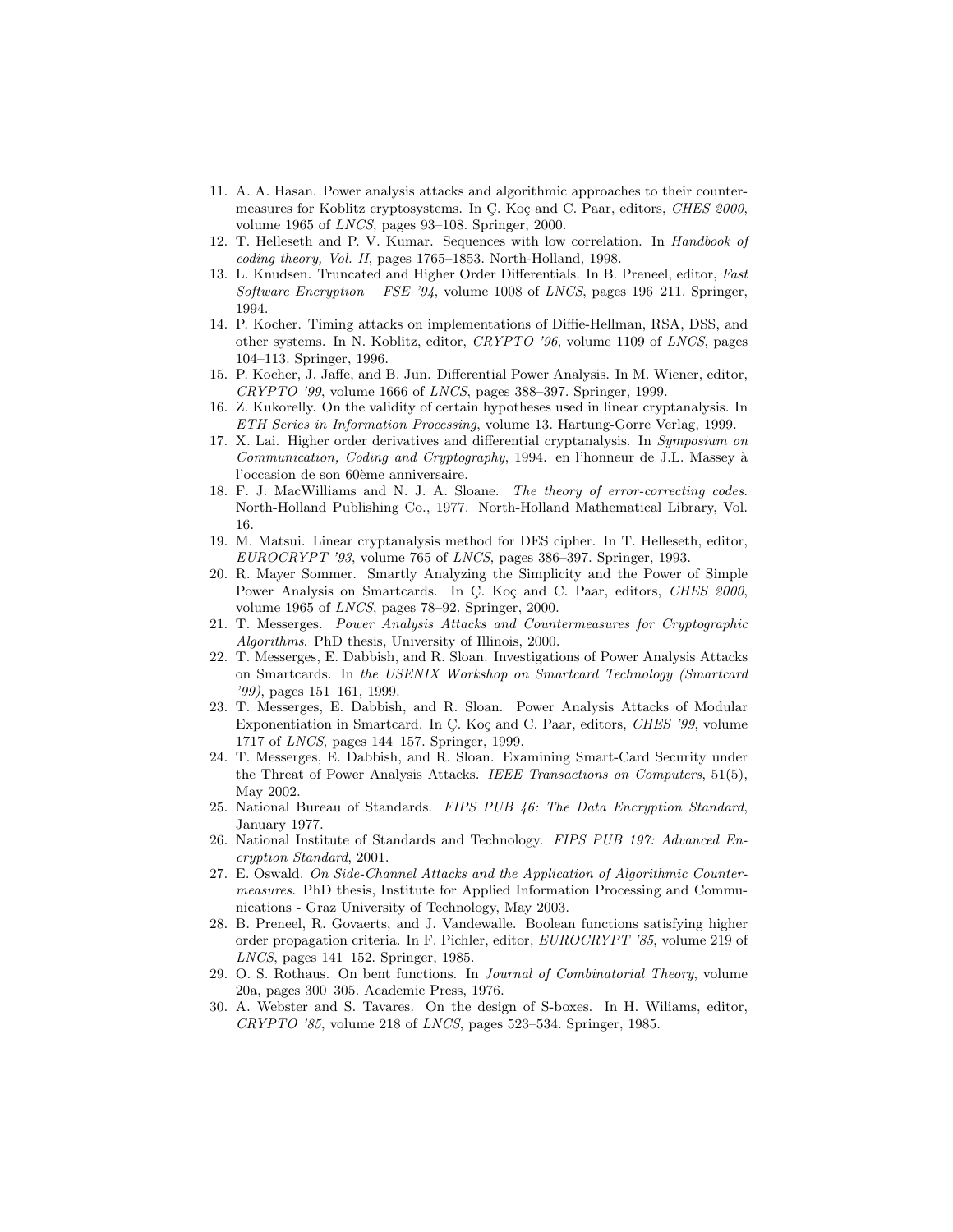# A Proofs of Theorem 1 and of Proposition 5

#### A.1 Proof of Theorem 1

*Proof.* The value of  $|m - 2H(\beta)|$  is upper bounded by m and equals m for  $\beta = 0_m, 1_m$ . On the other hand, values taken by the summation in Relation (17) belong to  $[0; m]$ . One straightforwardly deduces Inequality (18).

 $\mathcal{T}_F$  equals m if and only if  $\beta \in \{0_m, 1_m\}$ . In this case, the value of the summation  $\sum_{a\in\mathbb{F}_2^{n*}}|\sum_{\substack{v\in\mathbb{F}_2^m\ r>0}} (-1)^{v\cdot\beta}W_{D_aF}(0,v)|$  is null if and only if the summation  $\sum_{v \in \mathbb{F}_q^m} W_{D_a F}(0, v)$  is null for every non-zero vector a. On the other hand, if every coordinate function of F is bent, then for every  $a \in \mathbb{F}_2^n$  and every  $v \in \mathbb{F}_2^m$ such that  $H(v) = 1$ , the function  $D_a(v \cdot F)$  is balanced and (due to Proposition 1) satisfies  $W_{D_aF}(0, v) = 0$ . One concludes that such functions F,  $\mathcal{T}_F$  is maximal and equals m.

Now, we show that if  $\mathcal{T}_F$  is null, then F is an affine function, whose direction L satisfies  $\text{Im}(L) \subseteq \{0_m, 1_m\}$ . By definition,  $\mathcal{T}_F$  is greater than or equal to each value

$$
|m - 2H(\beta)| - \frac{1}{2^n (2^n - 1)} \sum_{a \in \mathbb{F}_2^{n*}} |\sum_{v \in \mathbb{F}_2^m, H(v) = 1} (-1)^{v \cdot \beta} W_{D_a F}(0, v)|,
$$

 $\beta \in \mathbb{F}_2^m$ , which implies (for  $\beta \in \{0_m, 1_m\}$ ):

$$
m - \frac{1}{2^n (2^n - 1)} \sum_{a \in \mathbb{F}_2^{n*}} |\sum_{v \in \mathbb{F}_2^m, H(v) = 1} W_{D_a F}(0, v)| \le T_F . \tag{23}
$$

The left-hand side of Relation (23) being always positive or null, if  $\mathcal{T}_F$  equals 0, then  $m - \frac{1}{2^n (2^n-1)} \sum_{a \in \mathbb{F}_2^{n*}} |\sum_{v \in \mathbb{F}_2^m, H(v)=1} W_{D_a F}(0, v)|$  must equal 0, which is equivalent to:

$$
\sum_{a \in \mathbb{F}_2^{n*}} |\sum_{v \in \mathbb{F}_2^m, H(v) = 1} W_{D_a F}(0, v)| = m2^n (2^n - 1) . \tag{24}
$$

Relation (24) is satisfied if and only if  $|W_{D_aF}(0, v)|$  equals  $2^n$  for every pair  $(a, v) \in \mathbb{F}_2^{n*} \times \mathbb{F}_2^m$ ,  $H(v) = 1$ , which implies that F is affine. Let L denote the direction of  $F$ , then Relation  $(24)$  is equivalent to

$$
\sum_{a \in \mathbb{F}_2^{n*}} |\sum_{v \in \mathbb{F}_2^m, H(v) = 1} (-1)^{v \cdot L(a)}| = m(2^n - 1) ,
$$

and the equality holds if and only if  $\sum_{v \in \mathbb{F}_2^m, H(v)=1} (-1)^{v \cdot L(a)}$  (that is the value  $m-2H(L(a))$  equals  $\pm m$  i.e. if and only if  $L(a)$  equals  $0_m$  or  $1_m$ . One deduces that if  $\mathcal{T}_F$  equals 0, then F is an affine function whose direction L satisfies  $\text{Im}(L) \subseteq \{0_m, 1_m\}$ . Let us prove now that this necessary condition is a sufficient one.